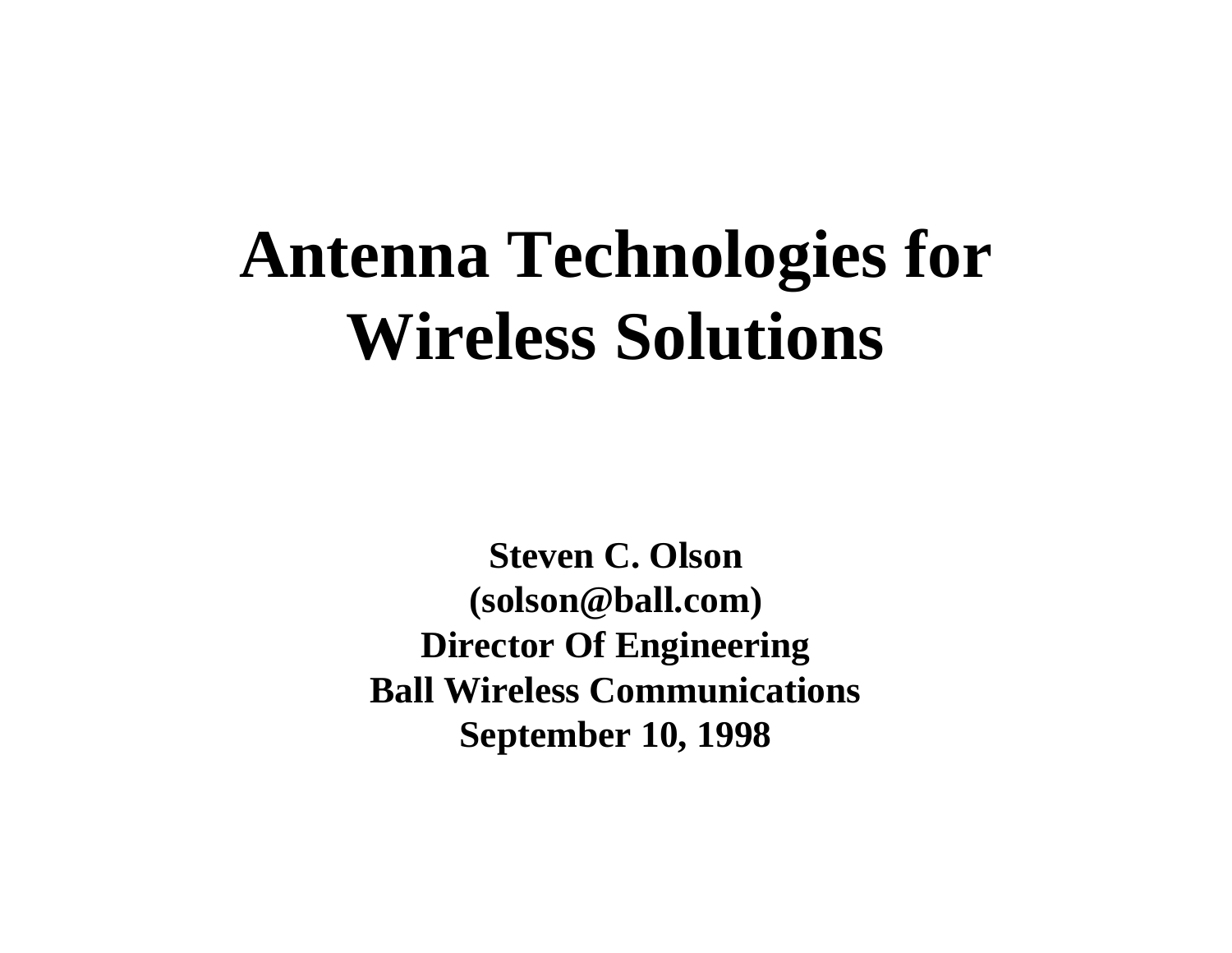## **Careful Antenna Selection is Smart**

- Stand alone antennas are not "smart".
- Careful selection of the antenna is "smart".
- Antennas are often the after thought of a system design.
- Optimum antenna performance can enhance the smartness of the system.
	- A smart antenna system makes an antenna appear to be smart.
	- Ball Wireless Communications 2 – A quality antenna can make the system appear smarter.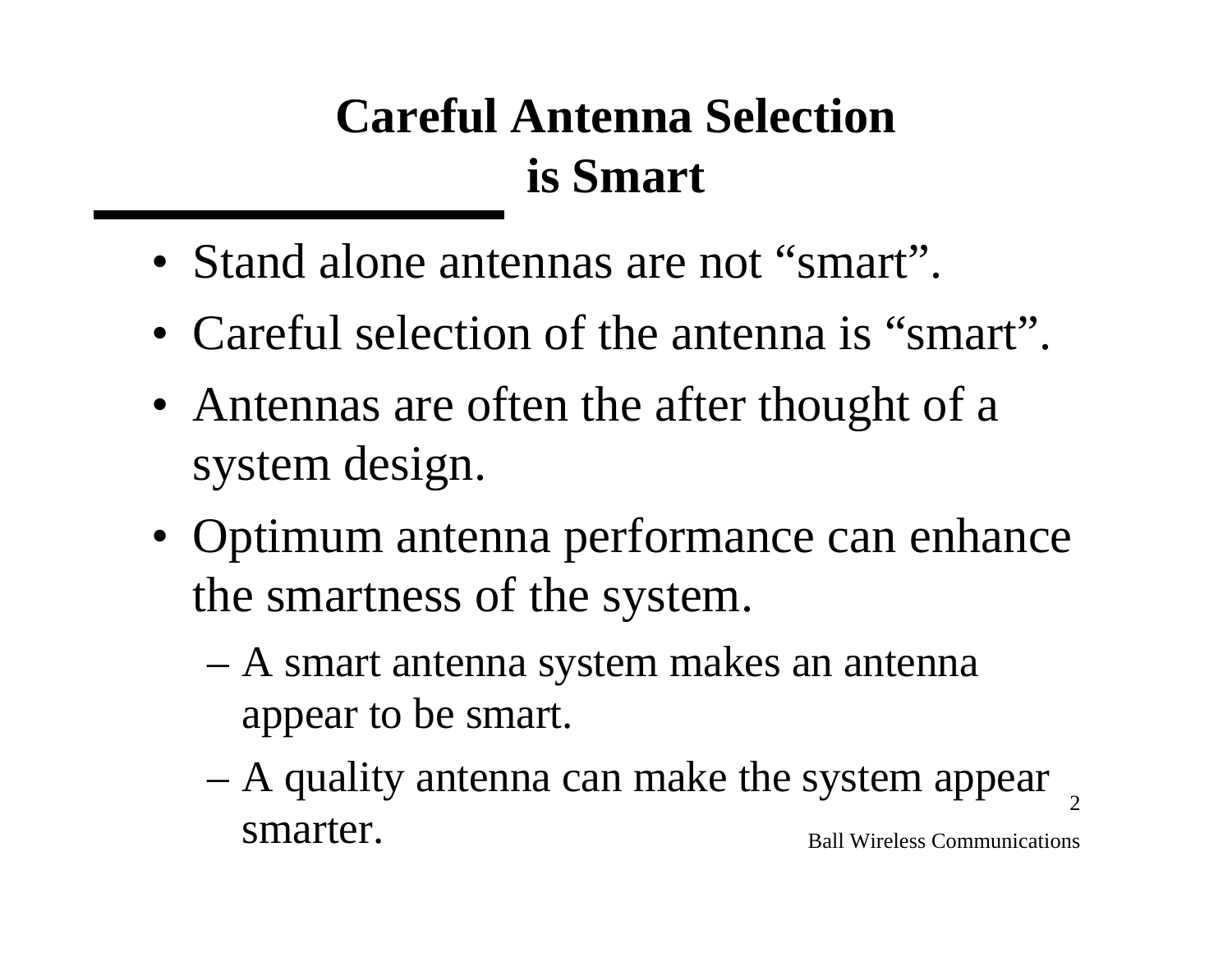### **Antenna Selection Criteria**

- Decision to employ Smart Antenna system depends on:
	- Cost of increased capacity:
		- Justifiable?
	- Size/weight:
		- Zoning issues
		- Mounting requirements
	- Form Factor:
		- Zoning issues
		- Wind loading
	- System performance requirements:
		- Horizontal & Vertical pattern shape, gain, polarization, interference & isolation issues, bandwidth and ports

Ball Wireless Communications

3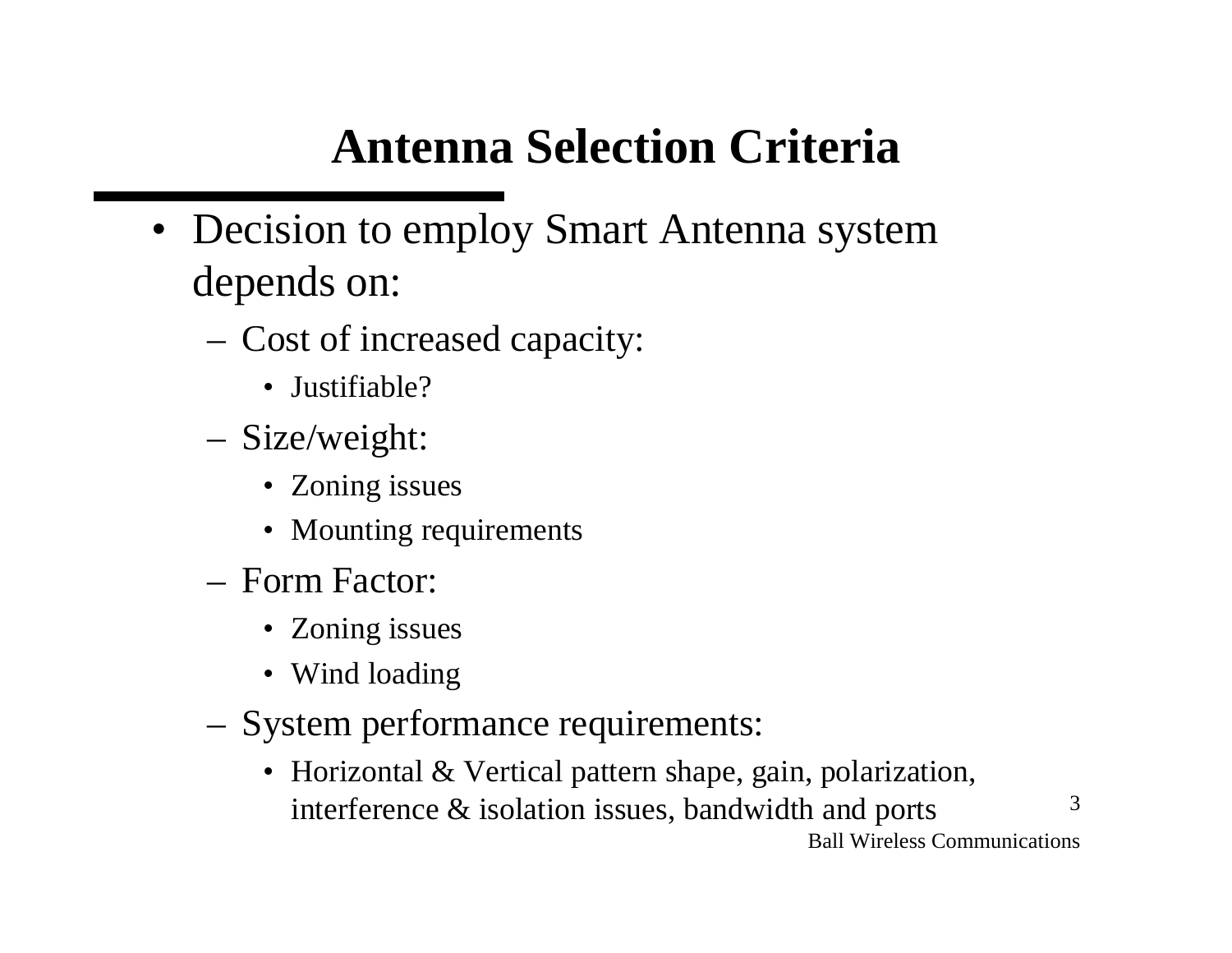### **Fixed vs Mobile Requirements**

- Many antenna performance considerations are the same for fixed and mobile applications
	- Seasonal changes
	- Movement of nearby objects
- Adjustment can be made to each to improve system performance
	- Fixed my require greater performance margins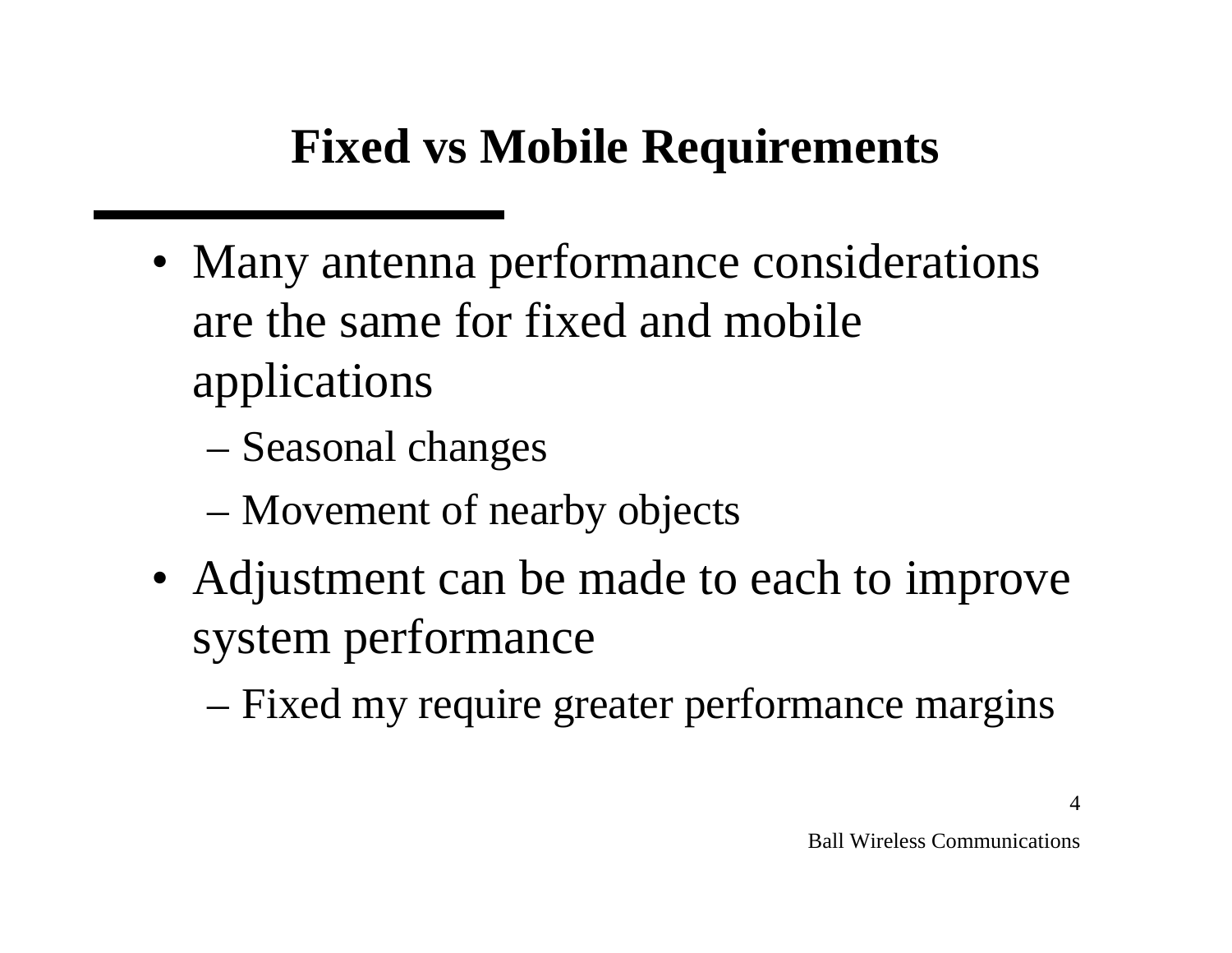# *Contents*

- Antenna Array Theory
- Type of Antenna Radiators
- Important Array Characteristics
- Dual Slant Polarized Arrays
- Dual Band?Dual Slant Antennas
- Arrays Used to Increase Capacity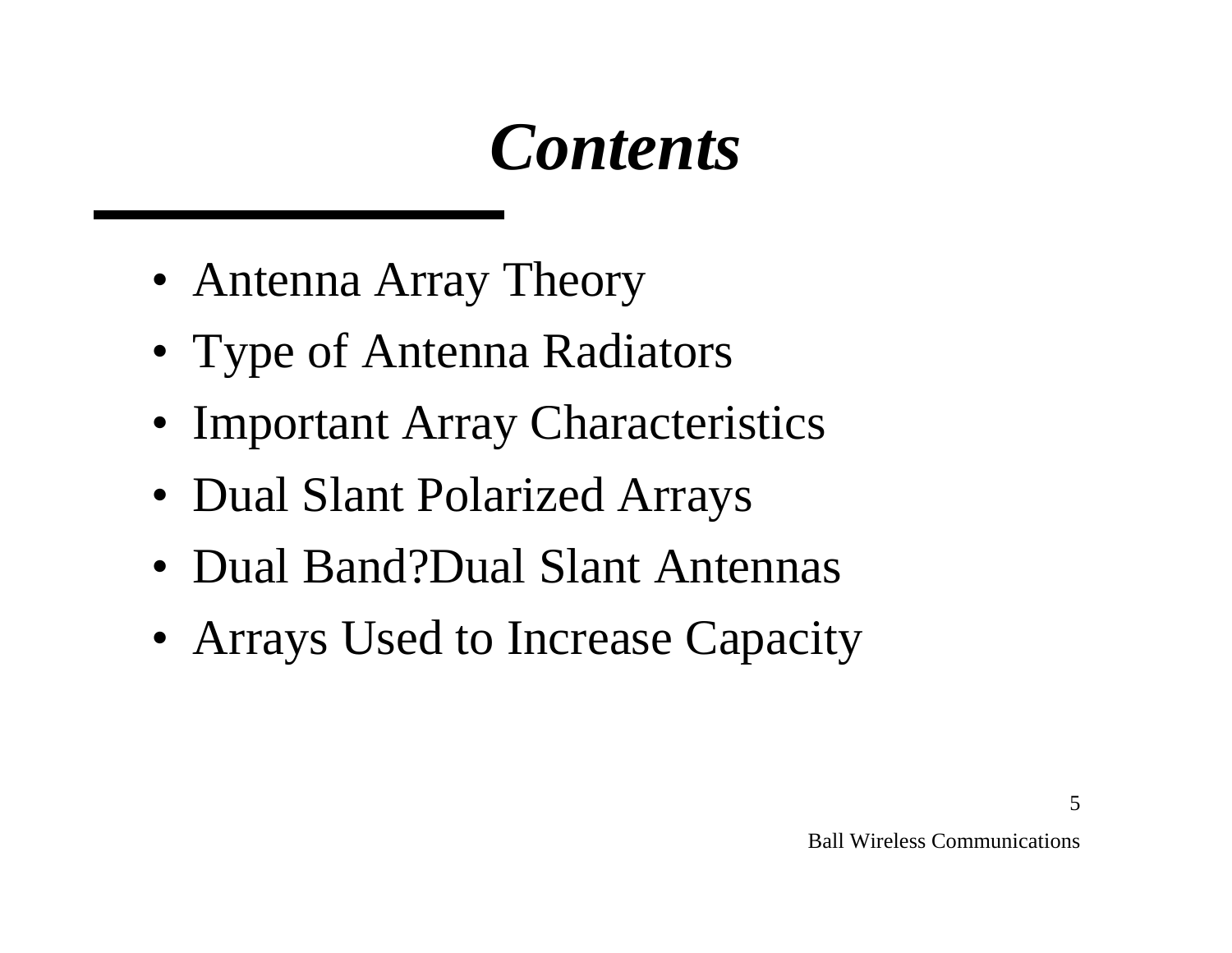## **Radiation Patterns Are Generated Using Complex Sum**

Complex sum is used to generate the far field radiation pattern

 $E(\theta, \phi) = E_{el}(\theta, \phi) \sum_{n=1}^{M-1} \sum_{m=1}^{N-1} A_{mn} e^{jk \left[ m d x \sin \theta \cos \phi + n d y \sin \theta \sin \phi \right]}$  2-D array  $E(\theta) = E_{el}(\theta) \sum_{m=0}^{M-1} A_m e^{jk[mdx \sin \theta]}$ 1-D array (linear)

where:

 $M^{\pm}$ Number of radiating elements in the x direction

 $m=$ The m<sup>th</sup> element in the x direction

k=constant  $(2\pi/\lambda)$ 

 $j$ =square root of  $-1$ 

 $d_x$ =Element spacing in the x direction

 $Am$ =Complex excitation of the  $m<sup>th</sup>$  element (contains scan information)

 $E(\theta)$ =Complex far field radiation voltage at angle  $\theta$  of array.

Eel( $\theta$ )=Complex far field radiation voltage at angle  $\theta$  of the radiating element of the array.

6

Ball Wireless Communications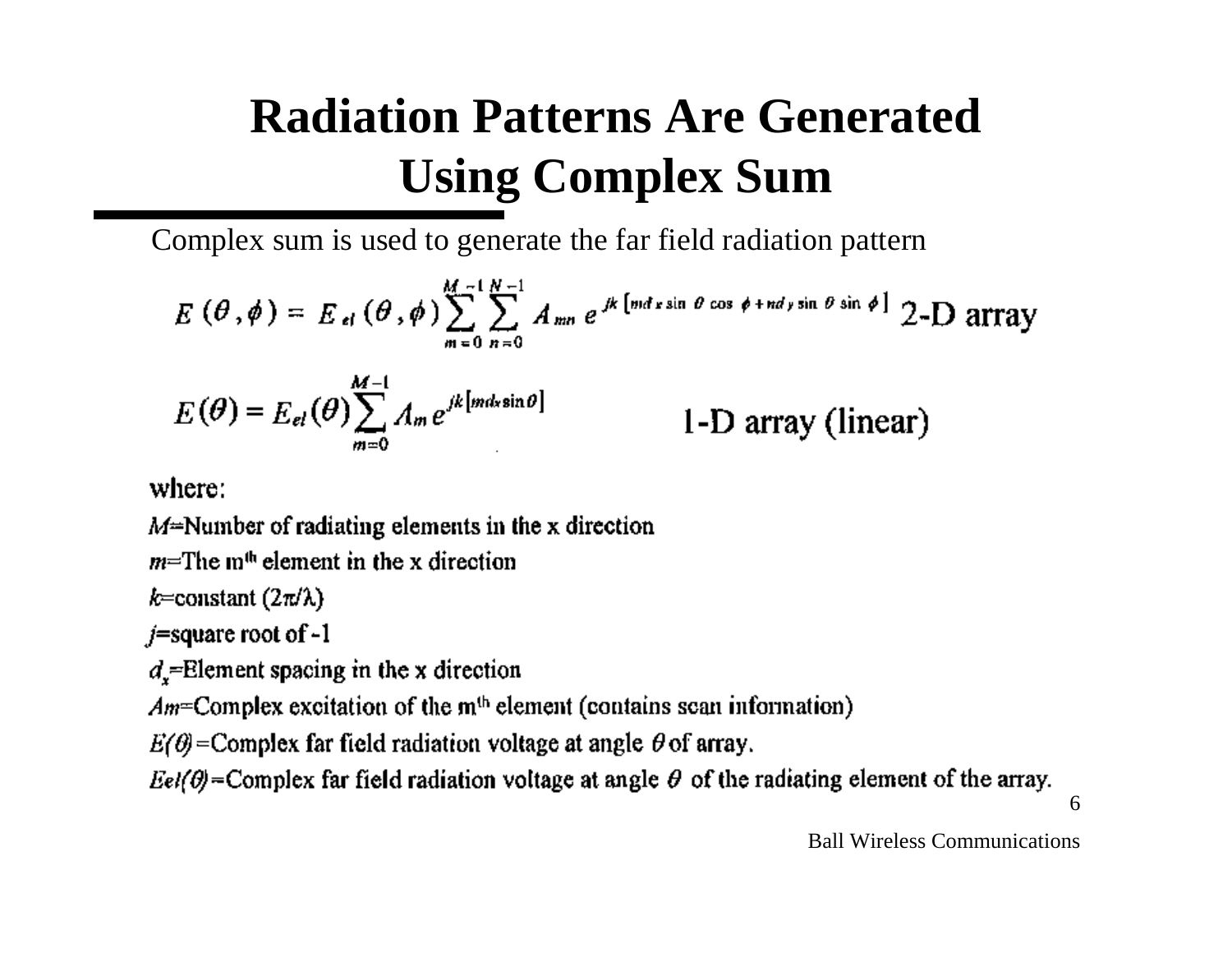### **Element and Array Factor Affect Antenna Radiation Pattern**



7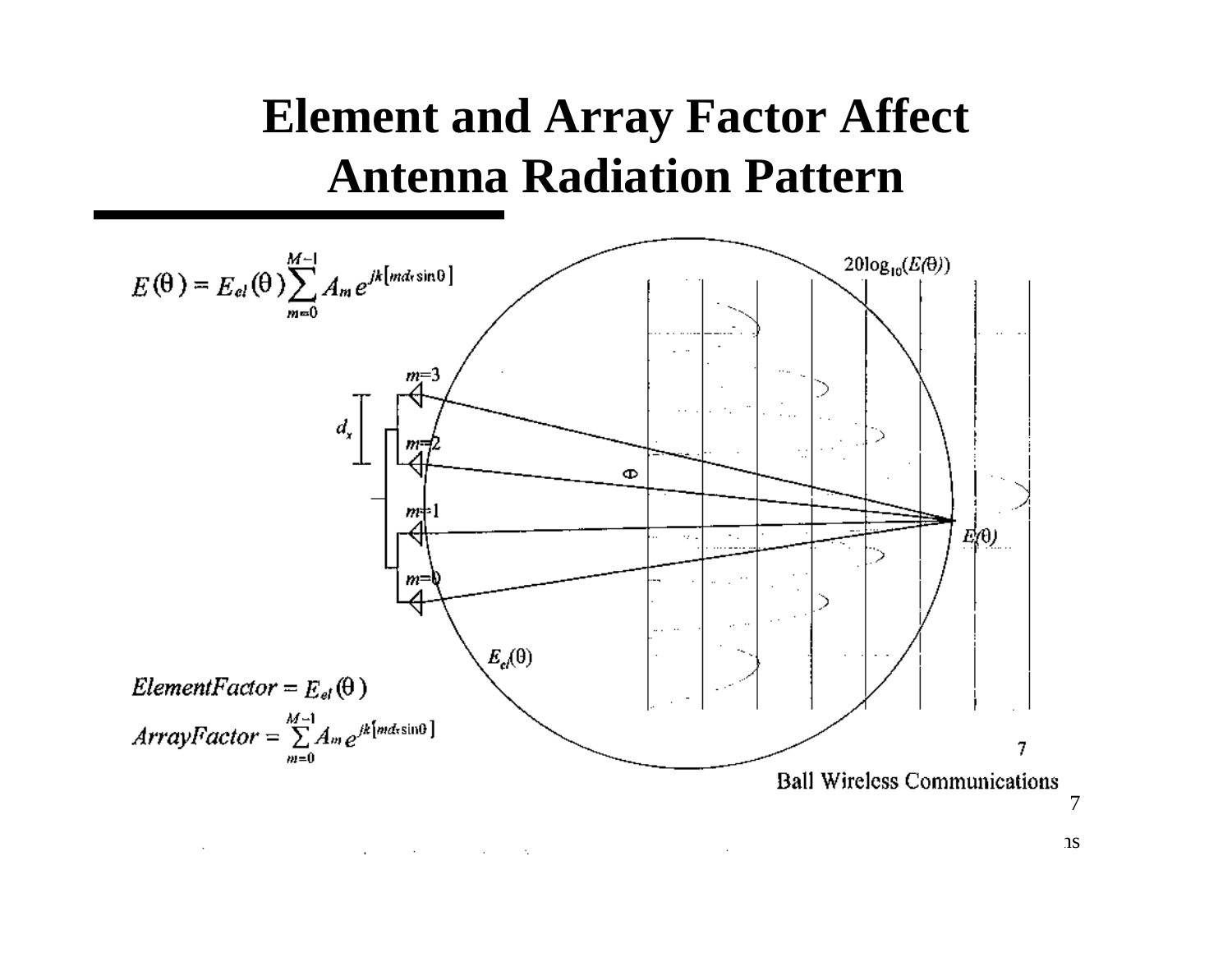### **Element Factor Can Help Suppress Unwanted Slidelobes**



Ball Wireless Communications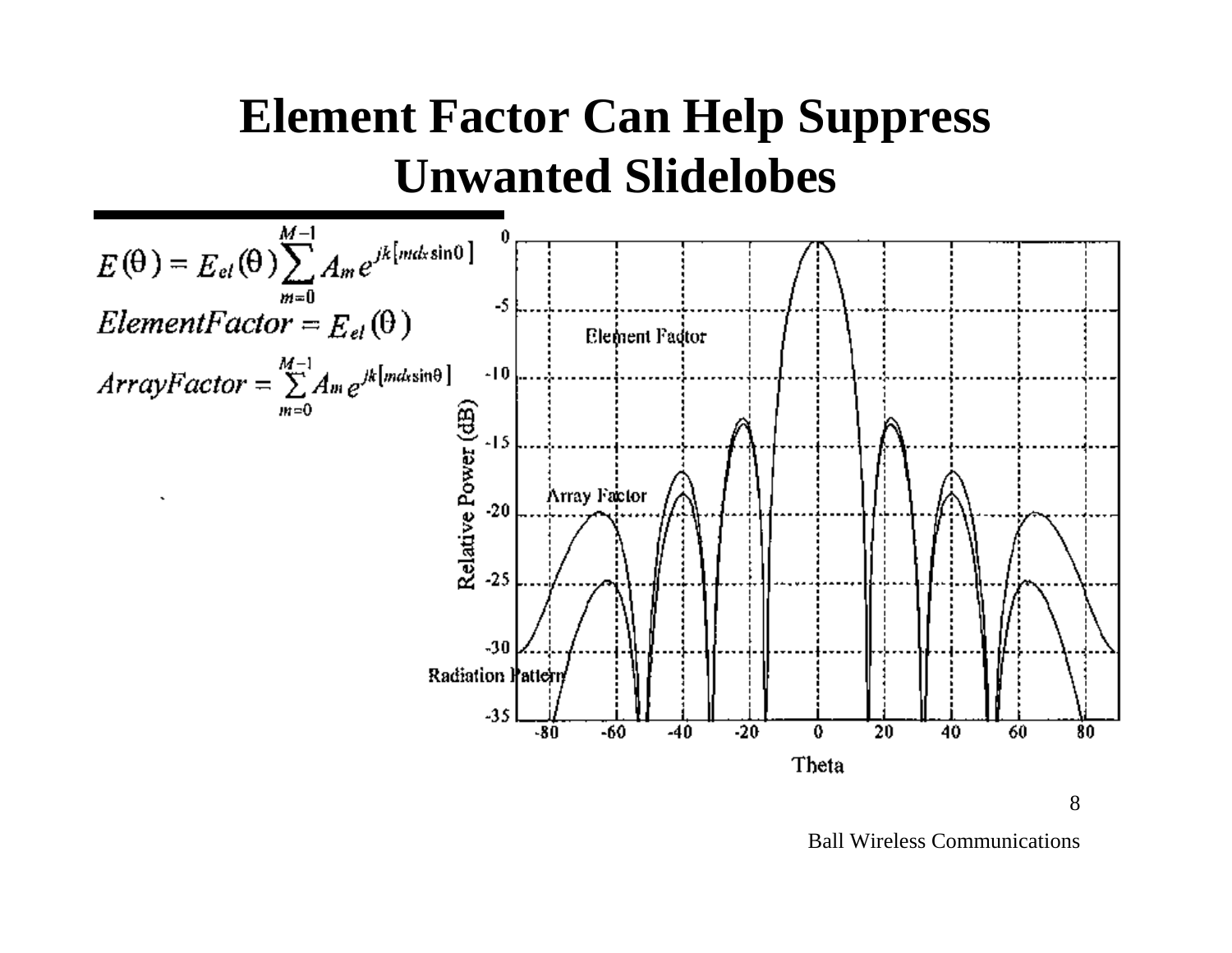## **Typical Radiating Element Types (Element Factor)**

| <b>Type</b>       | <b>Advantages</b>                              | <b>Disadvantages</b>                            |
|-------------------|------------------------------------------------|-------------------------------------------------|
| Dipole            | -Broadband                                     | -Front-to-back ratio                            |
|                   | -Easy to achieve broad horizontal<br>beamwidth | -Non-conformal form factor                      |
| $Log-$            | -Excellent front-to-back ratio                 | -Non-conformal form factor                      |
| periodic          | -Horizontal beamwidth consistency              |                                                 |
|                   | -Broadband performance                         |                                                 |
|                   | -Fast pattern roll-off in horizontal plane     |                                                 |
| Microstrip        | -Conformal form factor                         | -Traditional patch offers narrow bandwidth      |
| patch             | -Fast pattern roll-off in horizontal plane     | -Broadband tuning/design is typically required  |
|                   | -Simple to fabricate                           |                                                 |
|                   | -Horizontal beamwidth consistency              |                                                 |
| <b>Travelling</b> | (Primarily used in omni directional            | -Narrow pattern bandwidth due to colinear array |
| wave              | antennas)                                      | design                                          |
|                   | -Simple to fabricate                           |                                                 |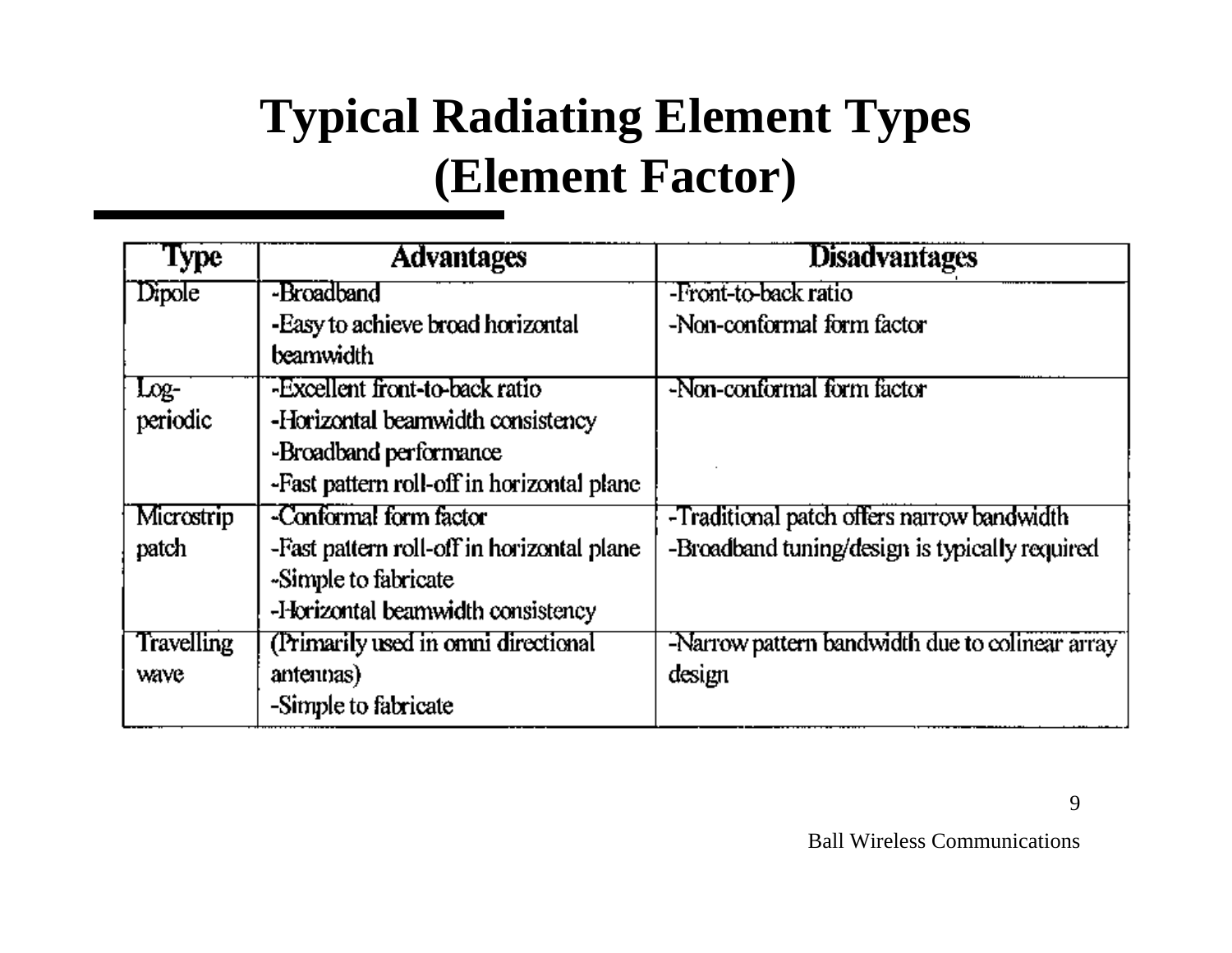Array Factor Affects Radiation Beam Characteristics

- **Grating lobes**
	- **Result from too wide of element spacing or periodic mismatches**
	- **Reduces antenna gain (energy goes into grating lobe)**
	- **Degrade more at high frequency end of the band**
- **Amplitude Tapering**
	- **Shapes beam and slidelobes (does not move beam location)**
	- **Broadens beamwidth slightly**
	- **Reduces antenna gain**
- **Phase adjustments**
	- **Combination of phase and amplitude for null-fill effects**
	- **Shape beam (phase spoiling)**
	- **Tilt or point main beam (phase slope)**

Ball Wireless Communications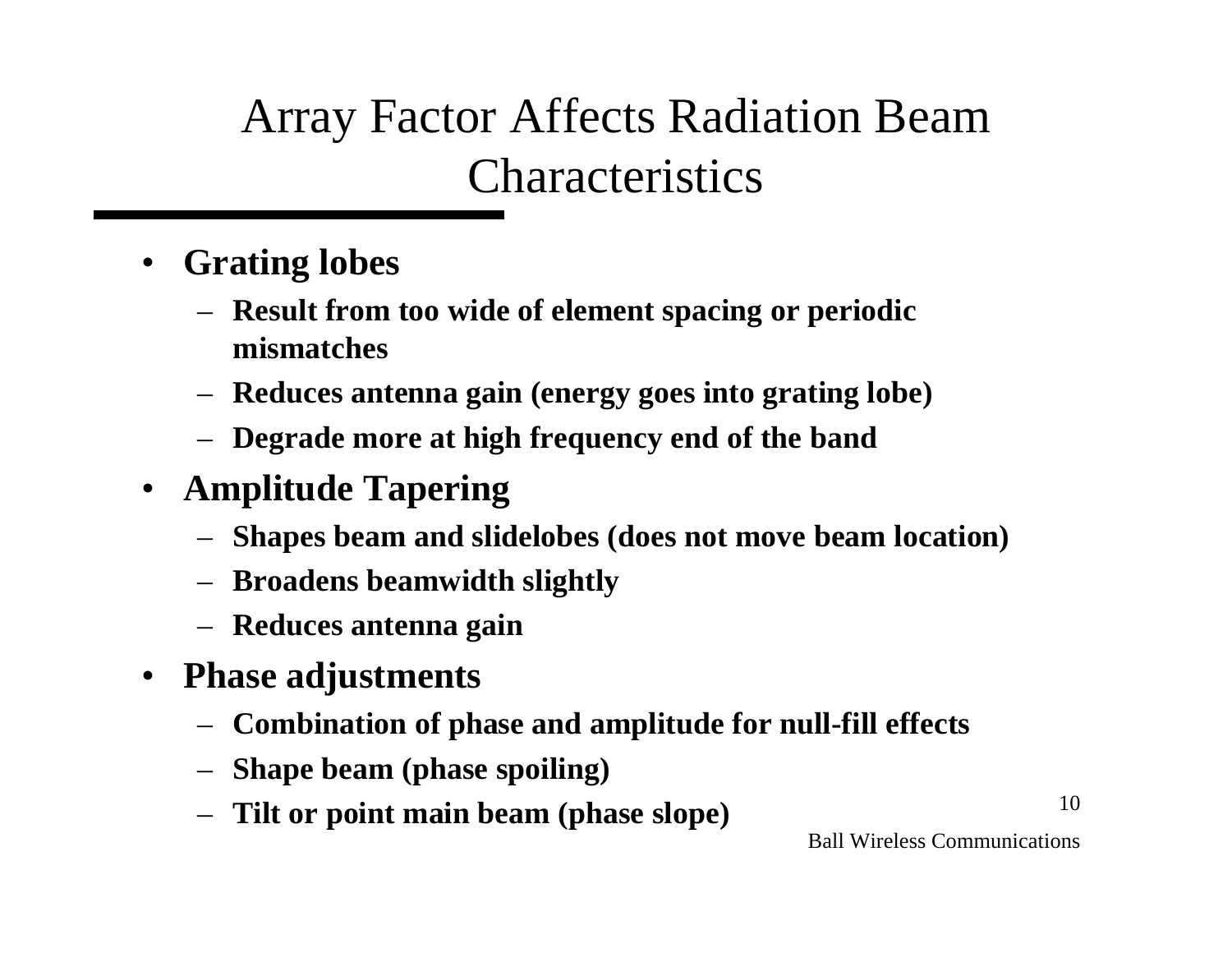### **Important Array Characteristics**

- Bandwidth
- Input impedance match
- Efficiency
- Gain
- Radiation pattern
	- Field of view (coverage)
	- Number of beams
- Power handling
- Polarization
	- Cross polarization level
	- Dual slant port-to-port isolation
- Passive intermodulation (PIM)
- Construction/Reliability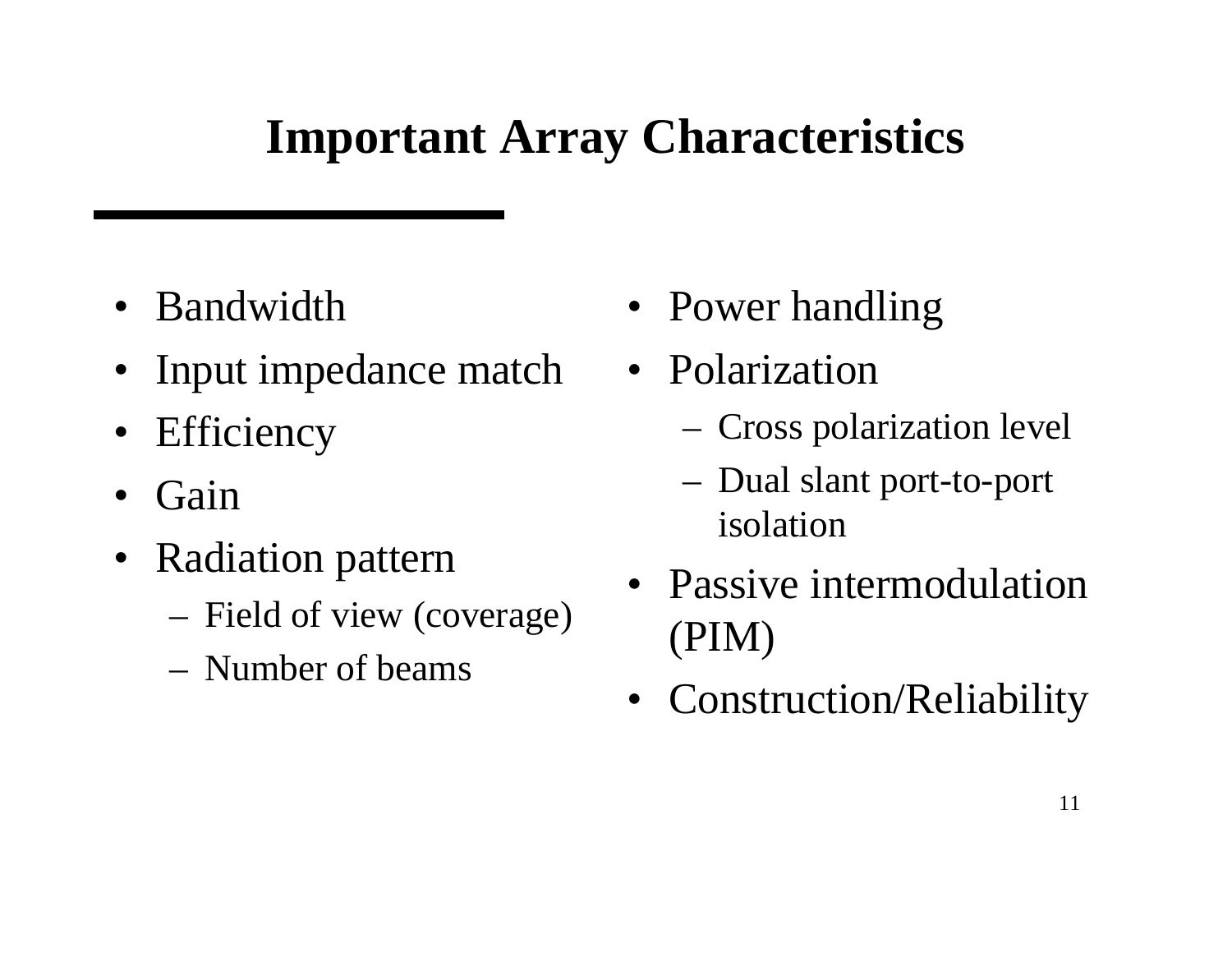### **Bandwidth of an Antenna**

- The bandwidth of an antenna is defined as the frequency band over which the antenna specifications are met.
	- Numerical definitions (example):
		- Band edges:
			- RX: 1850-1910 MHz
			- TX: 1930-1990 MHz
		- Percent bandwidth
			- RX: 3.2 percent centered at 1880 MHz I.e. [(60/1880)x100]
			- TX: 3.1 percent centered at 1990 MHz
- It is typically more difficult to obtain optimum performance as bandwidth is increased.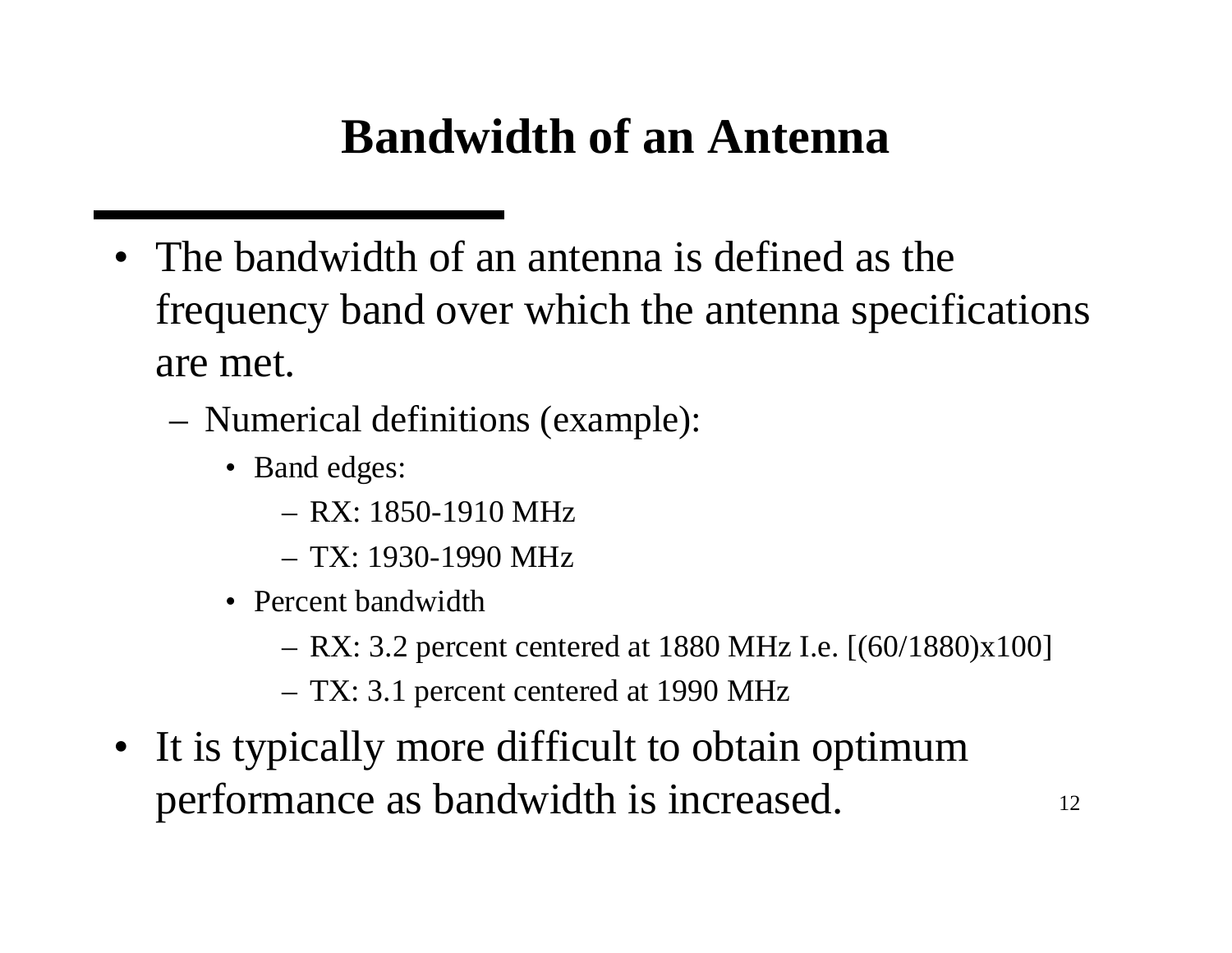### **Input Impedance Match**

- The input impedance match defines how well the antenna matches the characteristic impedance of the system (typically 50 ohms).
- If a mismatch occurs then a reflected wave is generated and maximum energy transfer is not achieved.
- Input impedance match is often specified by:
	- Voltages Standing Wave Ratio = VSWR =
	- or
	- $-$  Return  $\log_{10}$  =  $-10 \log_{10}$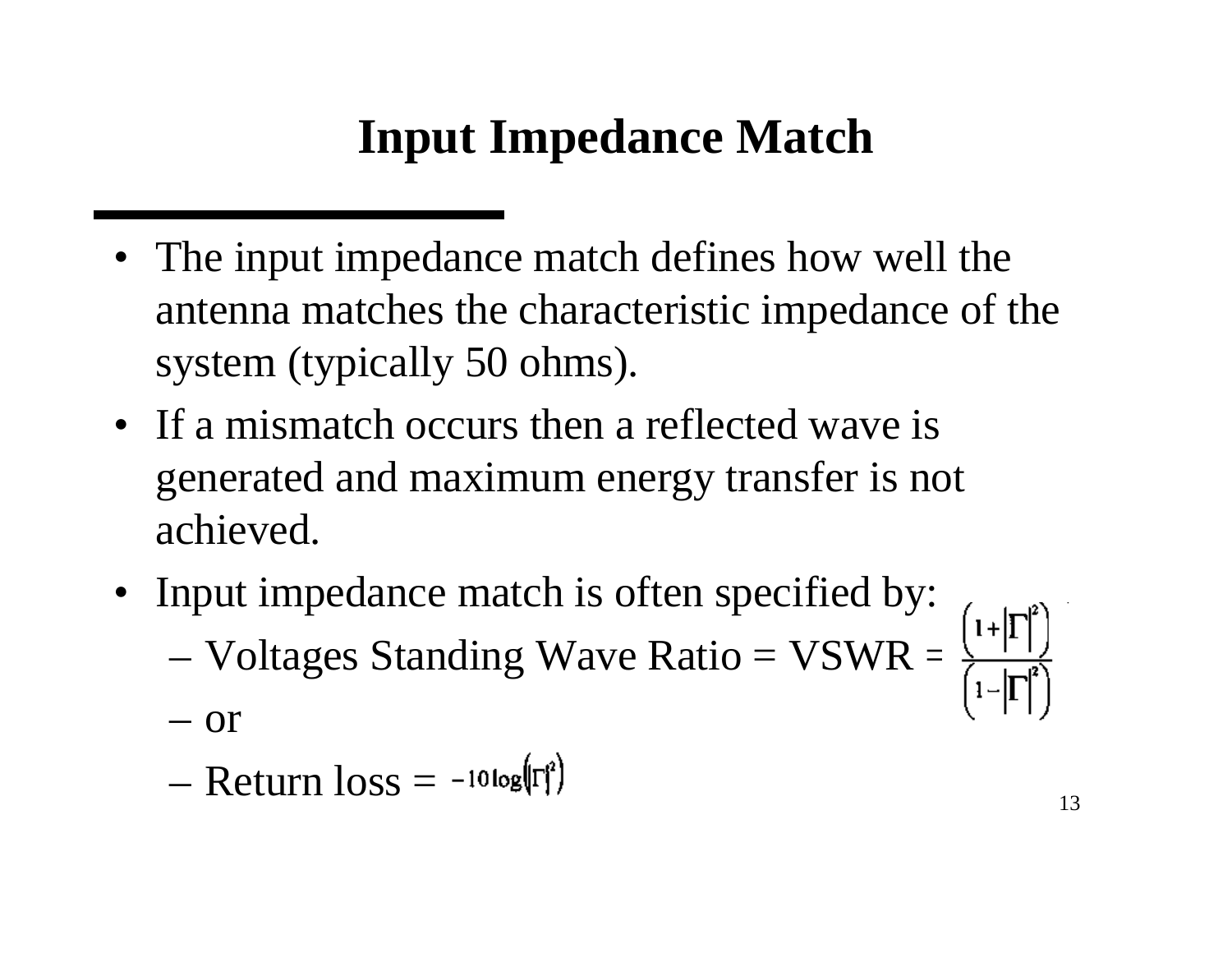## **Input Impedance Mismatch Affects Energy Transfer**

- Reciprocity applies to the mismatch of a passive antenna
	- Receive and Transmit energy are both reduced

| VSWR   | Return Loss | <b>Reflection</b>      | <b>Reflected Power</b> | Mismatch Loss |
|--------|-------------|------------------------|------------------------|---------------|
|        | (dB)        | Coefficient $(\Gamma)$ | %                      | (dB)          |
| 1,00.1 | -00         | .000                   | 0.00                   | 0.00          |
| 1.25.1 | -19.1       |                        | .23                    | 0.05          |
| 1.50:1 | -14.0       | .200                   | 4.00                   | 0.18          |
| 1.75:1 | $-11.3$     | .273                   | 774                    | 0.34          |
| 2.00:1 | -9.5        | .333                   | 11.11                  |               |
| 2.25:1 | -8.3        | .385                   | 14.79                  |               |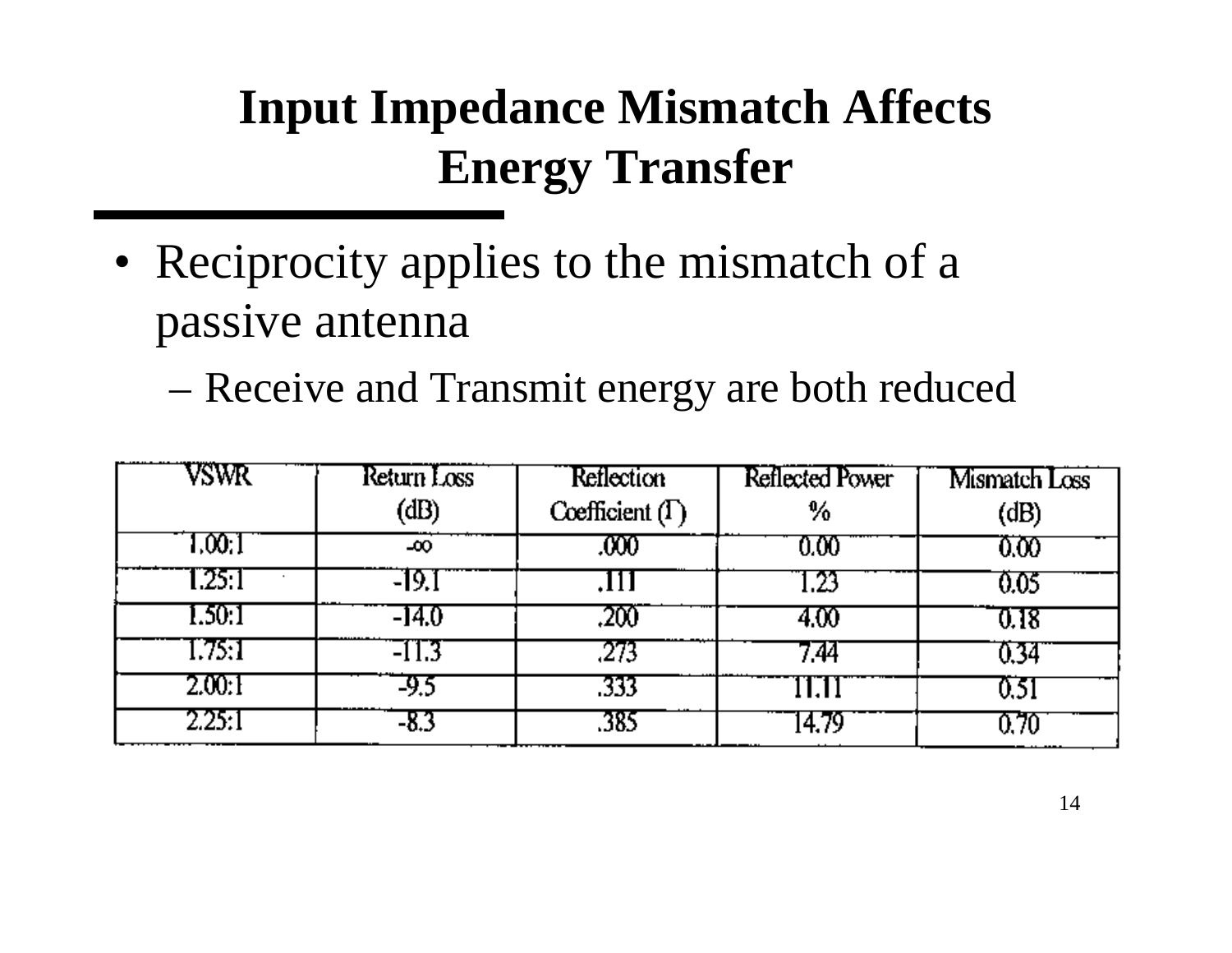## **Radiation Efficiency Consideration**

- Radiation efficiency is affected by impedance mismatches and I<sup>2</sup>R (ohmic) material losses.
- Transmission medium is an important factor (feed circuitry & radiating element)
- Microstrip
	- substrate characteristics (printed circuit vs air loaded)
	- trace protection issues
- Coaxial cable
	- solder joint transitions
	- can be lossy
- Radome losses
- Mismatches within antenna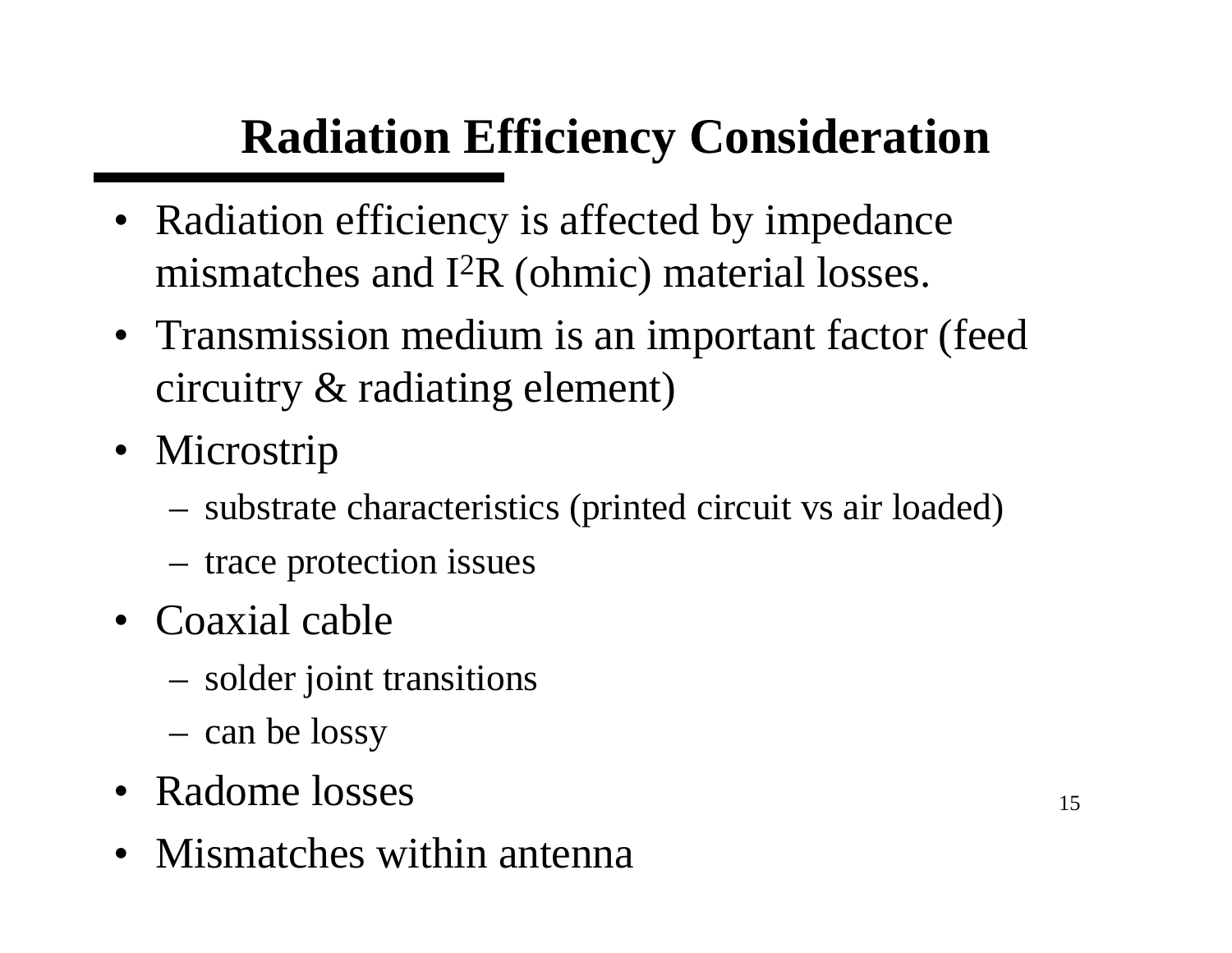### **Antenna Efficiency Is Directly Related To System Performance**

• Losses and mismatches in the antenna decrease the system carrier-to-noise ratio.

$$
\frac{C}{N} \propto \frac{G}{T} = \frac{D\left(1 - \left|\Gamma\right|^2\right)}{T_{\text{LOCK}}\left(1 - \left|\Gamma\right|^2\right) + 290\left(\left(F_{\text{OMMC}} - 1\right) + \frac{\left(F_{\text{DM}} - 1\right)}{G_{\text{OMMC}}}\right)}
$$

#### Where:

C=Received carrier power N=Received noise power G=Gain of the receive antenna  $D =$ Directivity of the receive antenna  $T_{LOOR}$ =Noise the antenna sees from the direction it is pointed F=Noise factor  $G_{OMMC}$ =Ohmic loss of the system (antenna) I=Complex reflection coefficient

Note: 1 dB of ohmic loss can result in a C/N degradation of 1.5 dB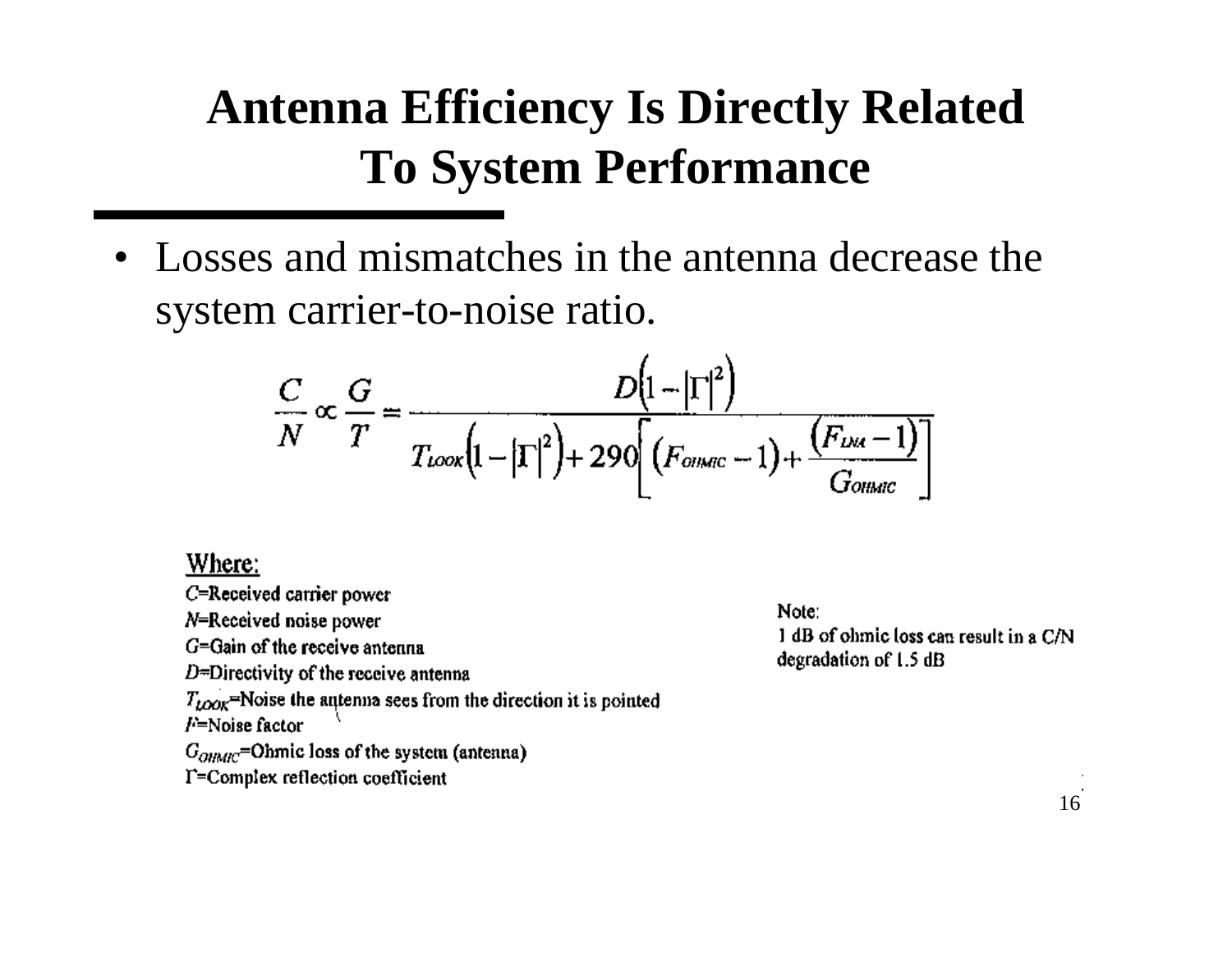## **Several Radiation Pattern Characteristics To Consider**

- $\blacksquare$  Directivity
	- $D = 4\pi$ (max power radiated/total power radiated)
- $\blacksquare$  Gain
	- $-$  G=D-Loss<sub>12R</sub>- Loss<sub>(1-1 $\Gamma$ 1<sup>2</sup>)</sub>
- $\blacksquare$  3 dB beamwidth
- Co- and cross-polarization
- Sidelobes
- Front-to-back and Front-to-side ratios
- Consistency of performance from unit to unit

17

Ball Wireless Communications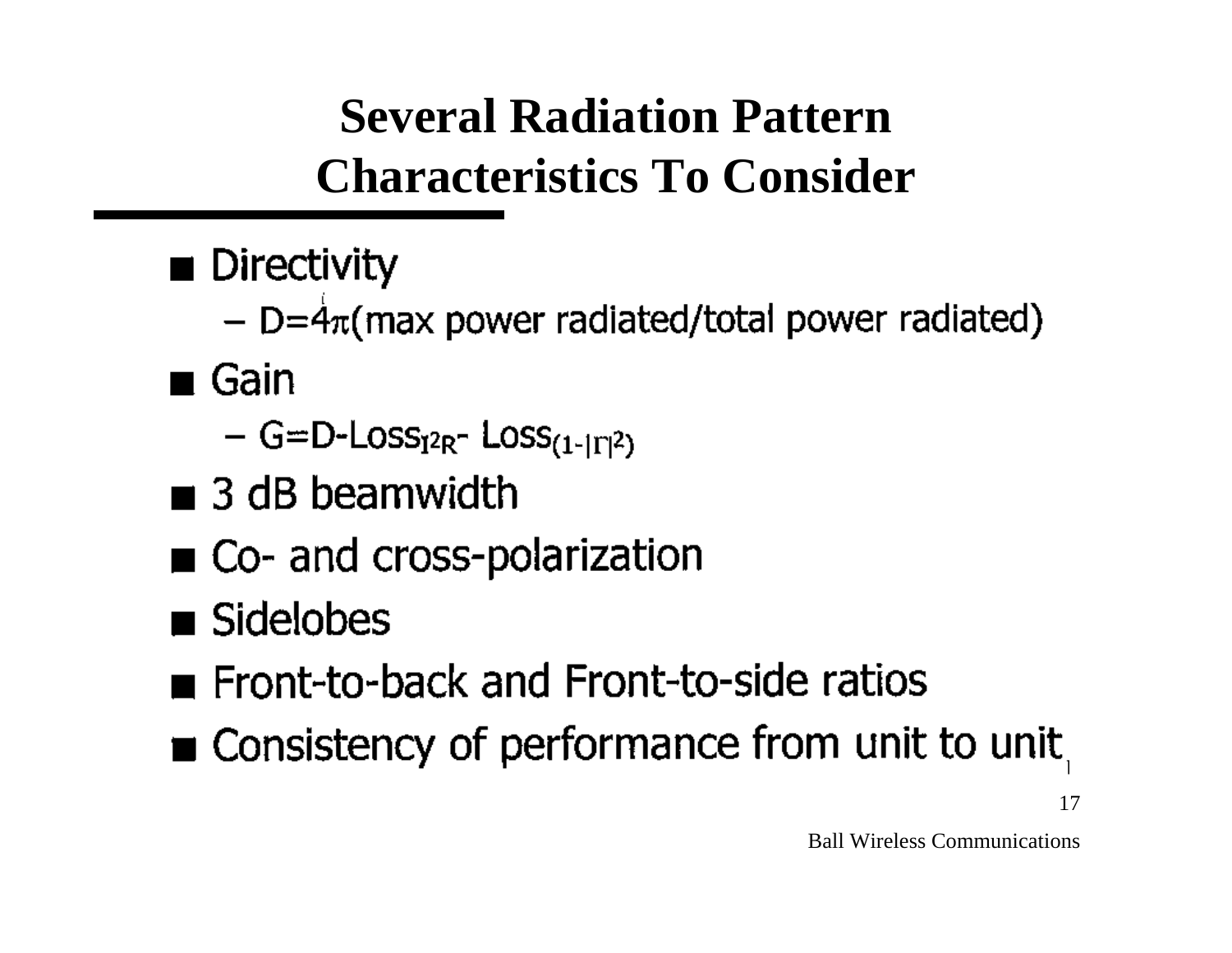### **Increase in Gain Requires Larger Antenna or Lower Loss**

• Graph shows gain comparison between air-loaded and printed circuit board antenna designs.

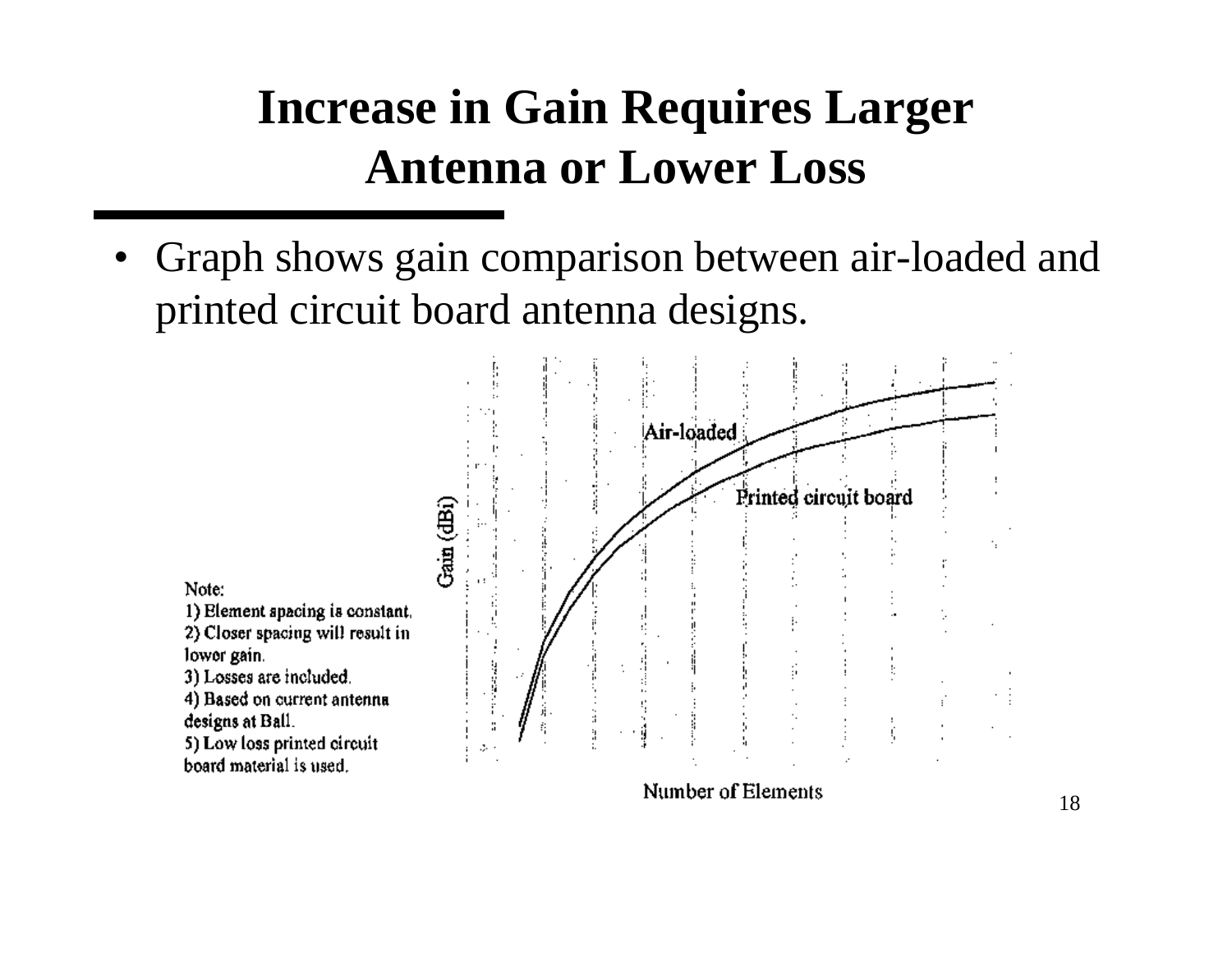### **Beamwidth is Effected By Number of Radiating Elements**



#### Assumptions:

- 1) 0.9 $\lambda$  elements spacing is used.
- 2) Elements are in a line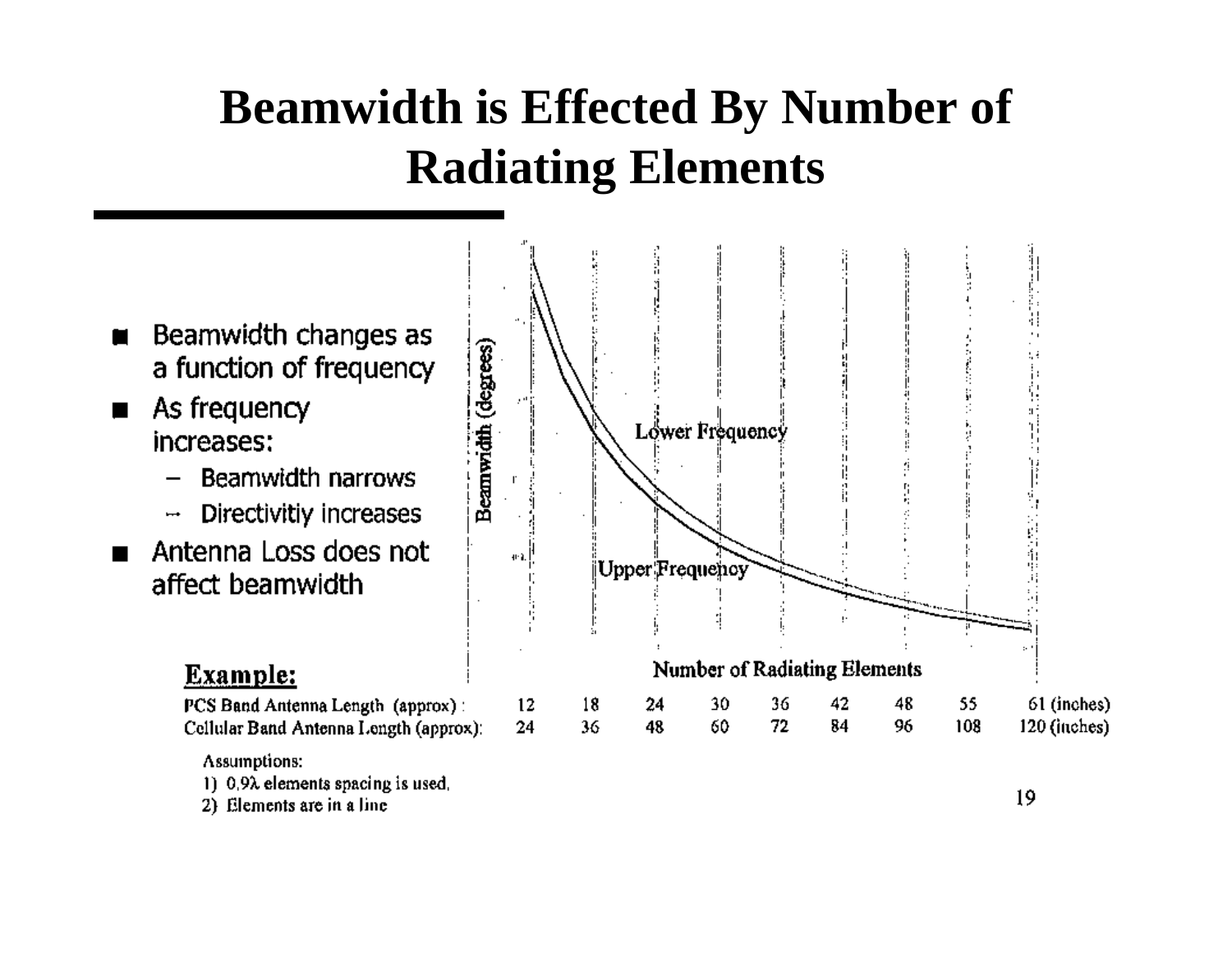# **Antenna Power Handling Considerations**

- Amount of heat dissipated in the antenna can be a result of:
	- –Lossy transmission medium
		- Feed network
		- Radiating element efficiency
	- –Internal mismatches
	- –High current density
- Heat can degrade long term antenna performance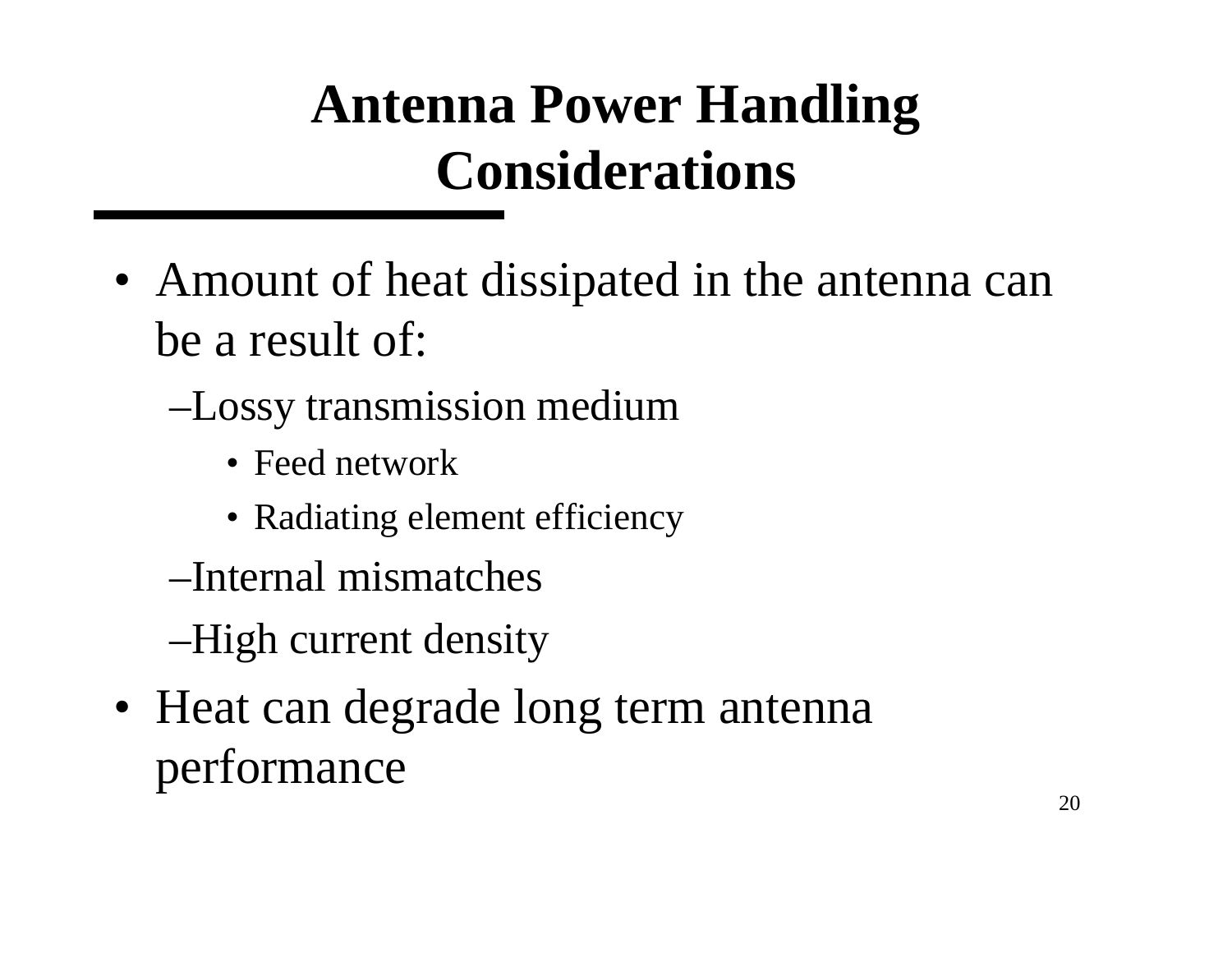# **Poor Passive Intermodulation Can Degrade System Capacity**

- Passive Intermodulation (PIM) can reduce the system capacity.
- Poor PIM is a result of non-linearities in a transmission medium ("diode effect").
- The following design guidelines should be used to minimize PIM generation:
	- Employ electromagnetically coupled techniques for transitions within the antenna
	- Avoid metal to metal contacts when possible
	- Minimize solder joints or other similar processes
	- Minimize parts in antenna fabrication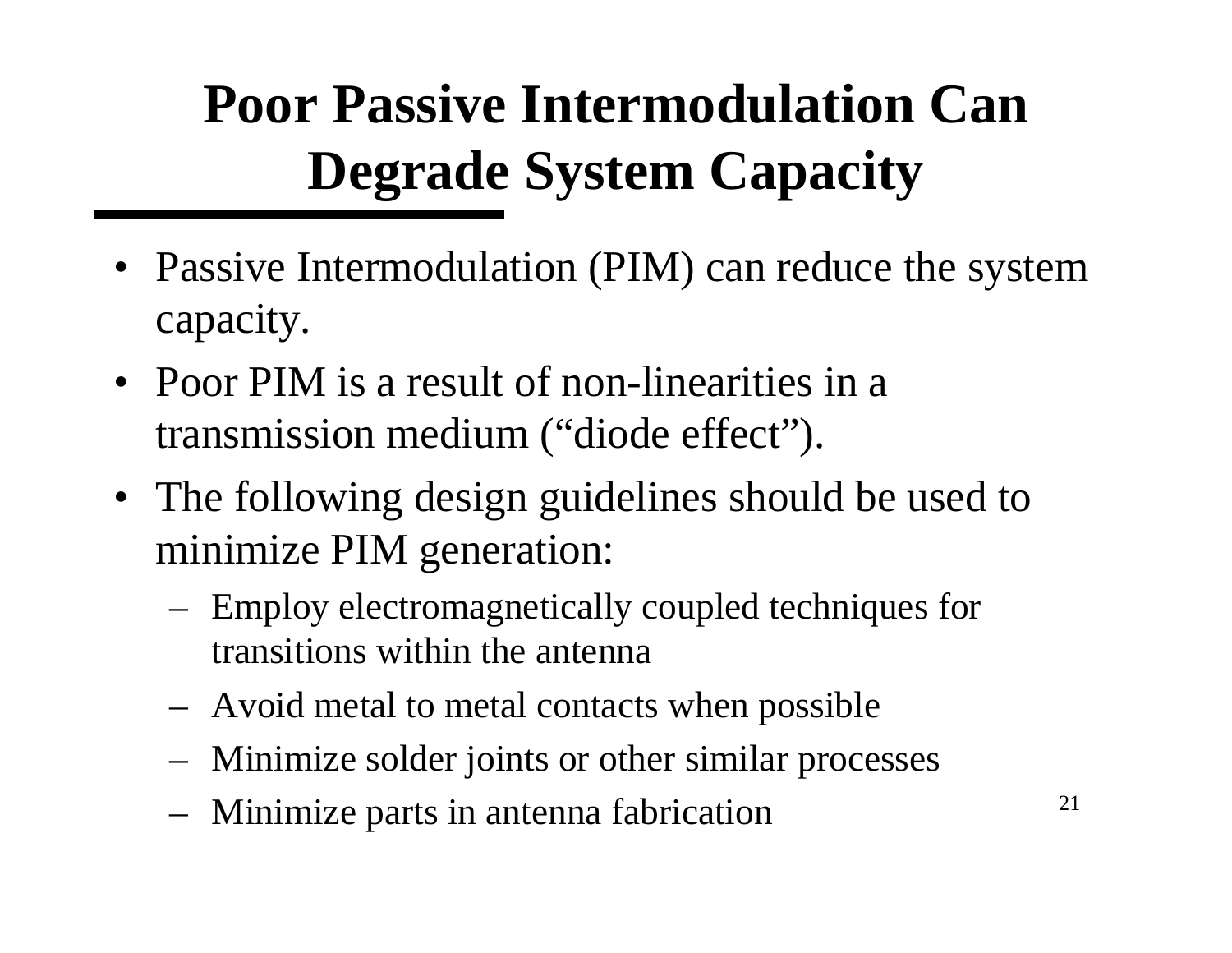# **Array Construction Approach is Critical to Performance**

• Proper material selection will add long term performance:

–Radome:

- **UV** stabilized materials
- Water absorption of material (long term)
- Method used to fasten radome to groundplane, end caps, or mounting bracketry

–Circuit boards:

- Water absorption will de-tune antenna
- Lossy materials will degrade over time due to RF heating

–Metals:

- Proper treatment when necessary
- Avoid dissimilar metal to metal contacts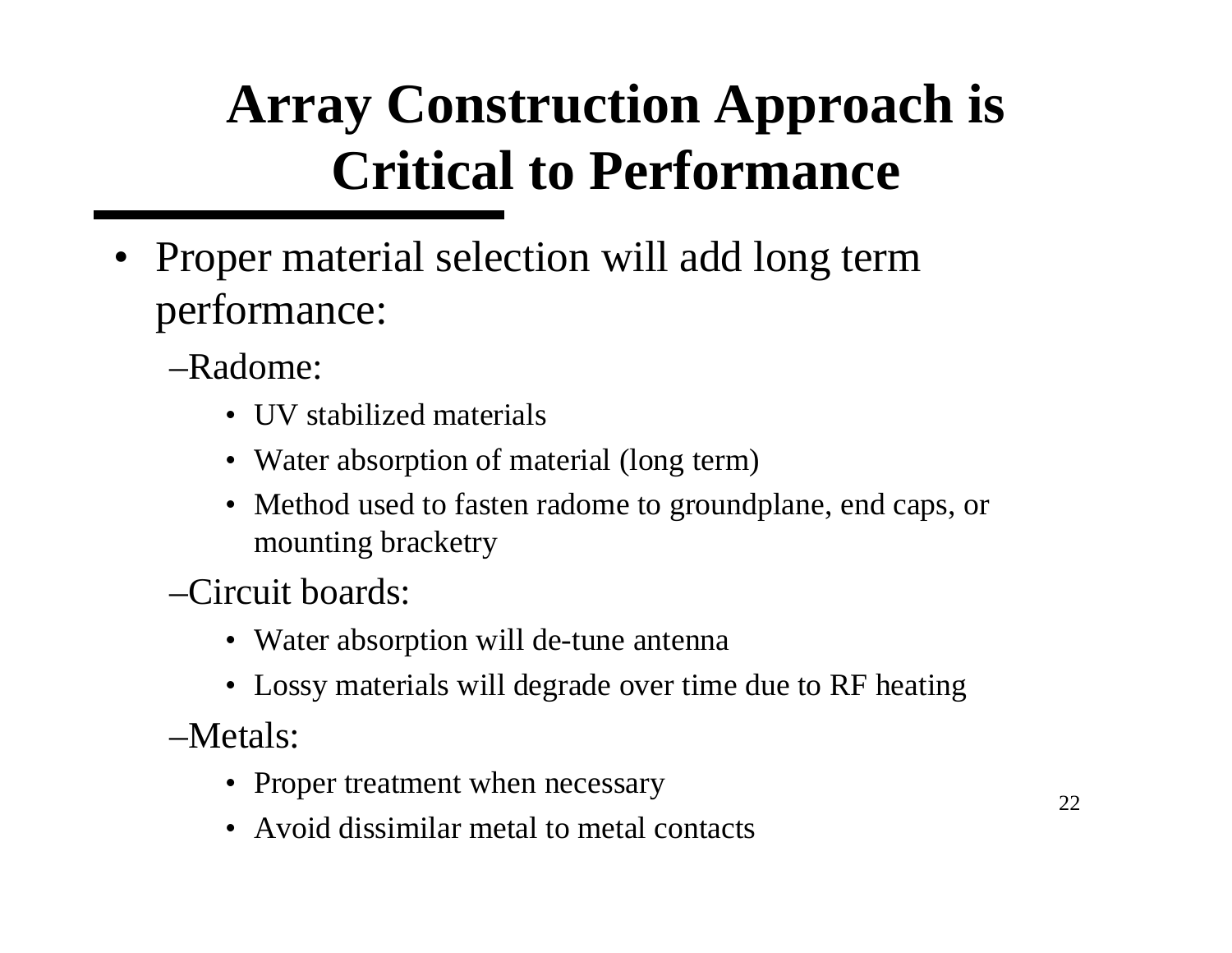## **Dual Slant Polarized Arrays**

- Typically used to minimize zoning issues.
- Dual slant performance is better than H/V for most applications.
- Things to look for in a dual slant antenna:
	- Identical geographical coverage between polarizations
	- Pattern and gain consistency for various polarization angles across entire frequency band (co- and x-pol)
	- Good port-to-port isolation (<- 30 dB is desirable)
	- Front-to-side and Front-to-back ratio performance
	- Reliability; typically more complex feed network is required
	- Passive Intermodulation (PIM); transitions and solder joint<sup>23</sup> quality can effect PIM performance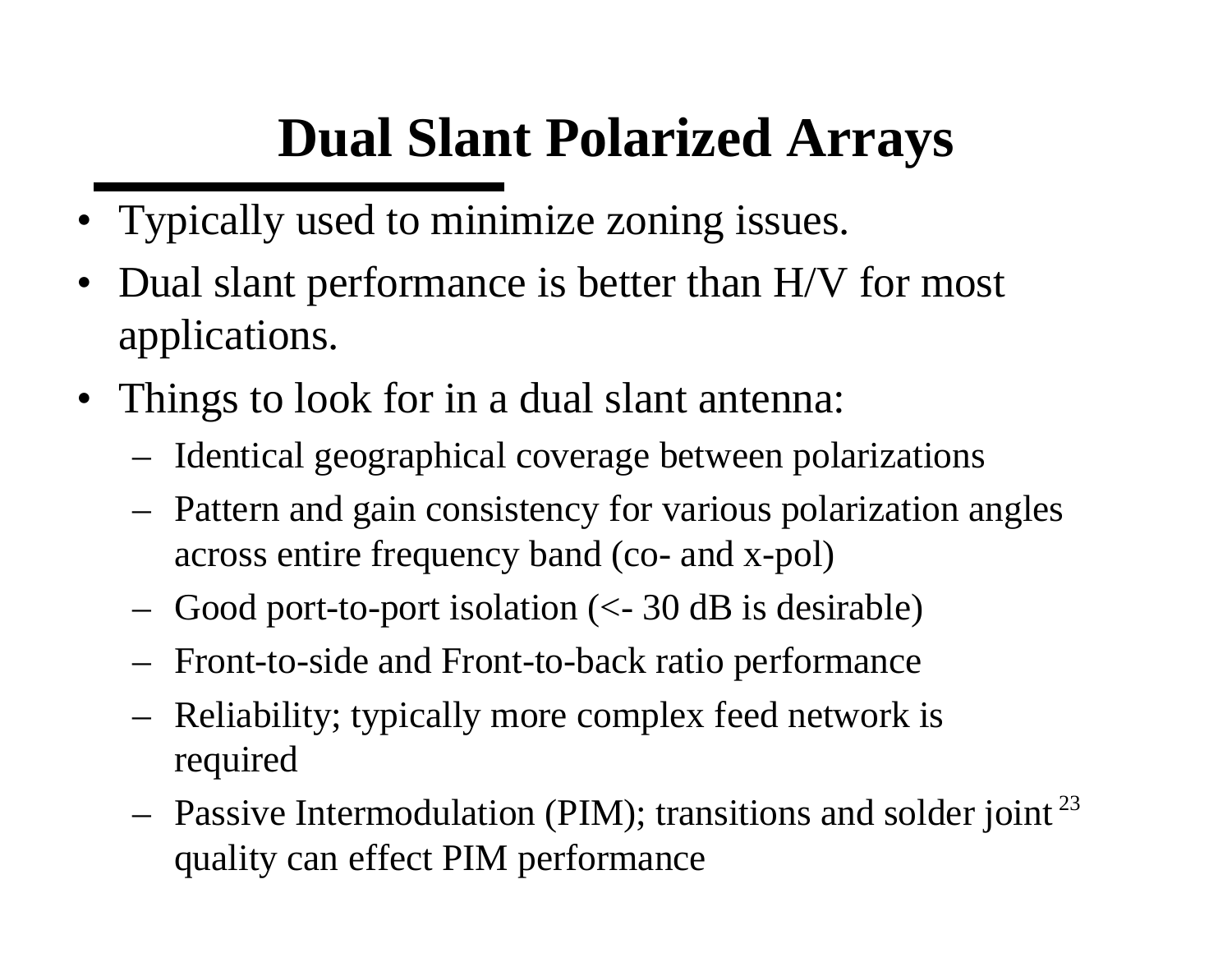# **UniPakTM Polarization Diversity package**

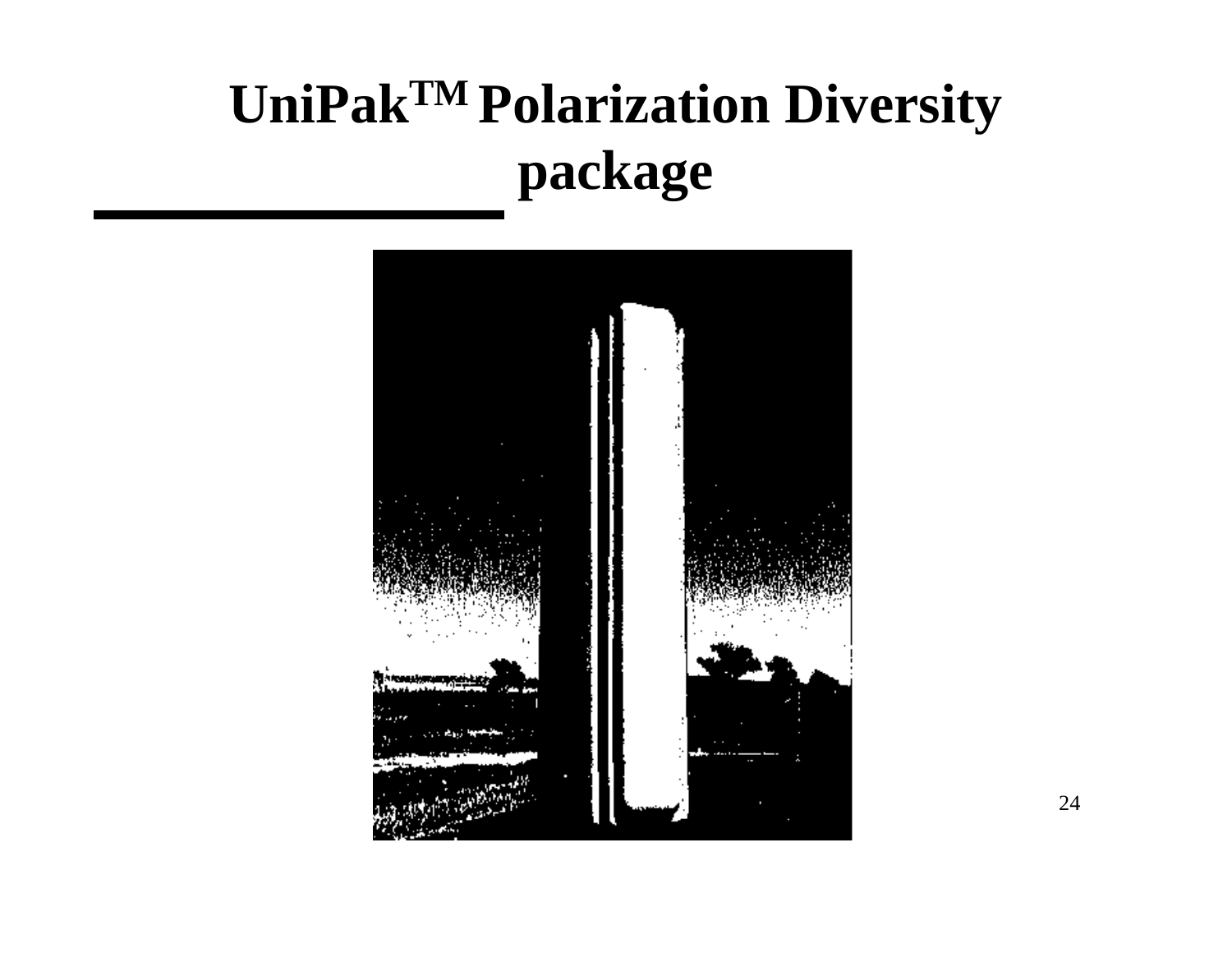# **Dual Band/Dual Slant Antennas**

- Dual Band/Dual Slant antennas help solve various problems:
	- Zoning issues
	- Dual frequency use with one antenna
	- Reduced wind loading
	- Reduced installation costs
- Minimum antenna size is achieved when dual band radiating element is implemented
- 25 • All Dual slant antenna comments previously shown also apply.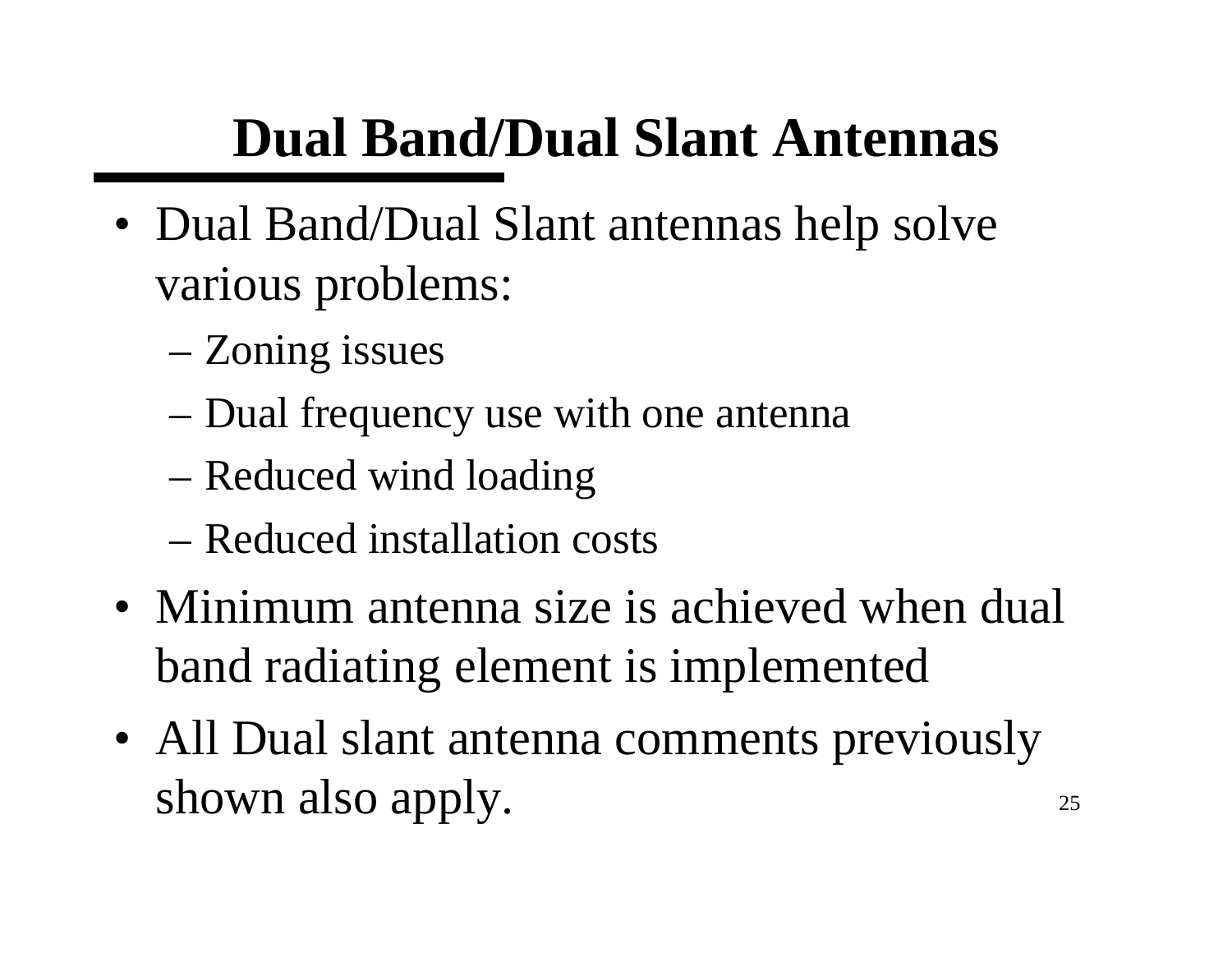# **Arrays Used To Increase Capacity**

- Switched beam arrays
- Adaptive arrays
	- Active phased array
	- Passive Column arrays
- Orthogonality of adjacent beam polarizations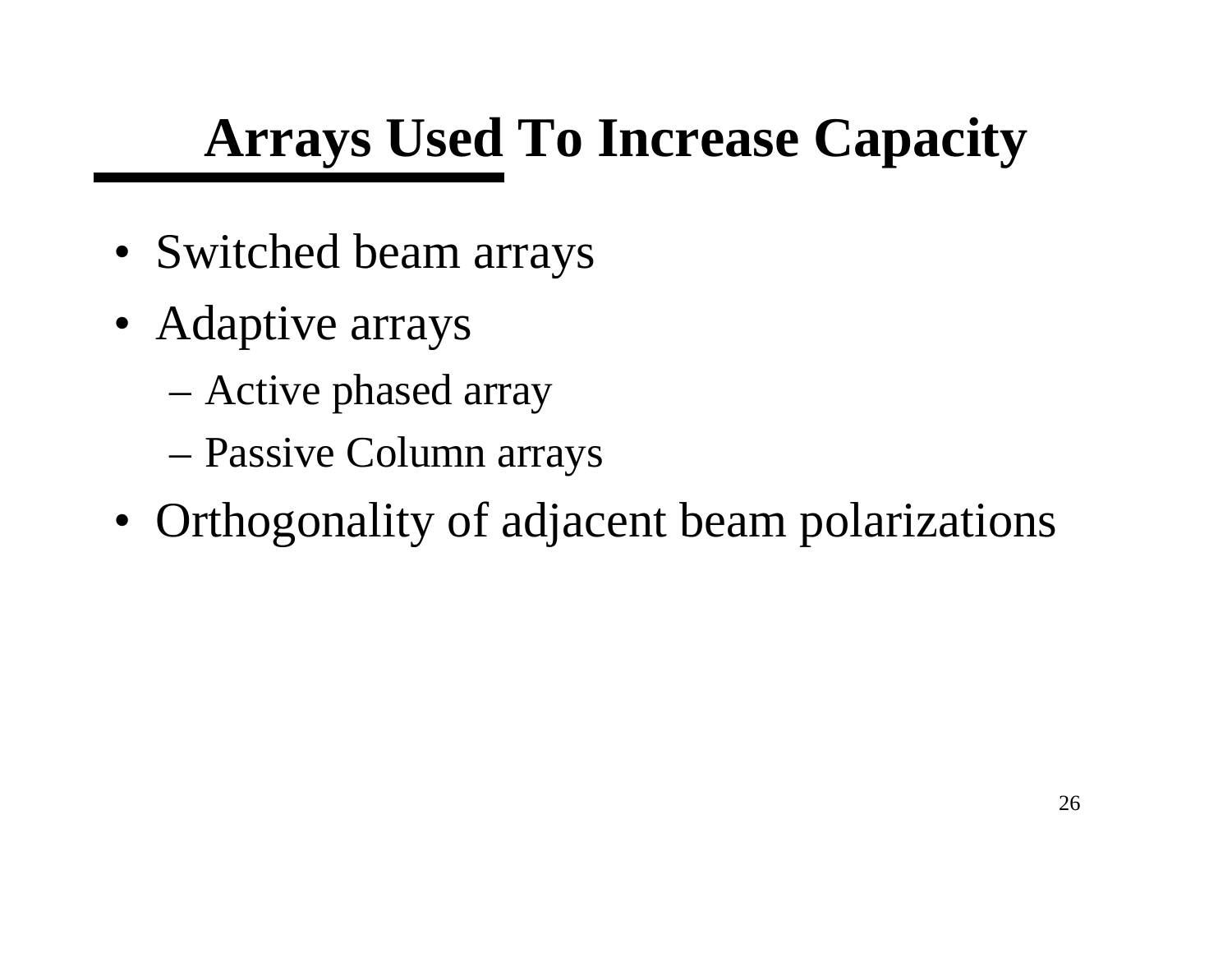# **Switched Beam Arrays Can Be Employed To Increase Capacity**

- Butler Matrix array
	- $-2, 4, 8, \ldots$  -way
	- Planar and cylindrical configurations
	- Multiple fixed beams
- Blass Matrix
- Rotman Lens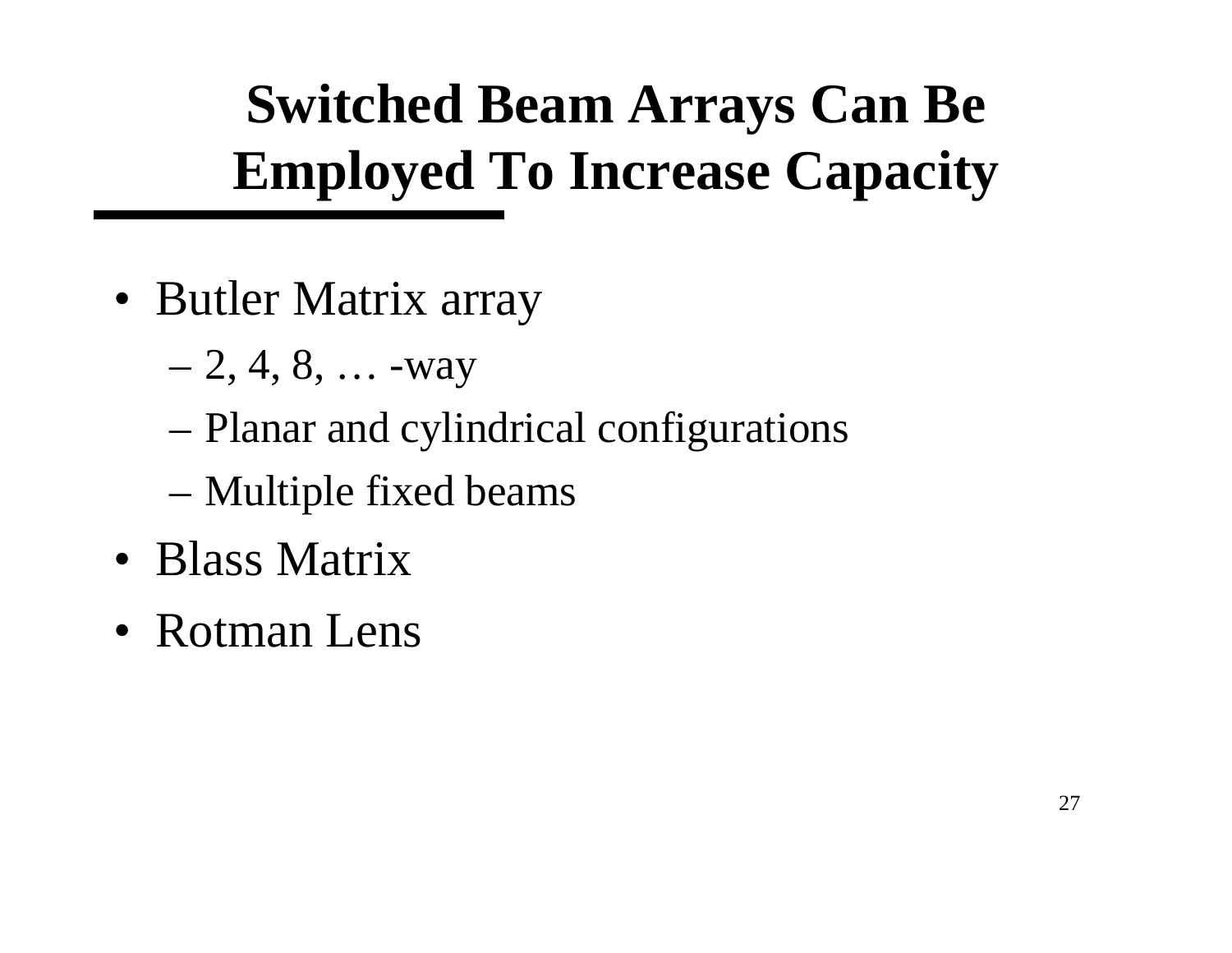# **Butler Array Trade-Offs**

- Advantages
	- Gain of whole aperture
	- Isolation between adjacent beams
	- Narrow horizontal beamwidth capability
	- Can shape into cylindrical form factor
	- Can be conformal form factor
- Disadvantages
	- Cross overs in feed network if more than 4 ports are required
	- Feed network loss
	- Wind loading can be high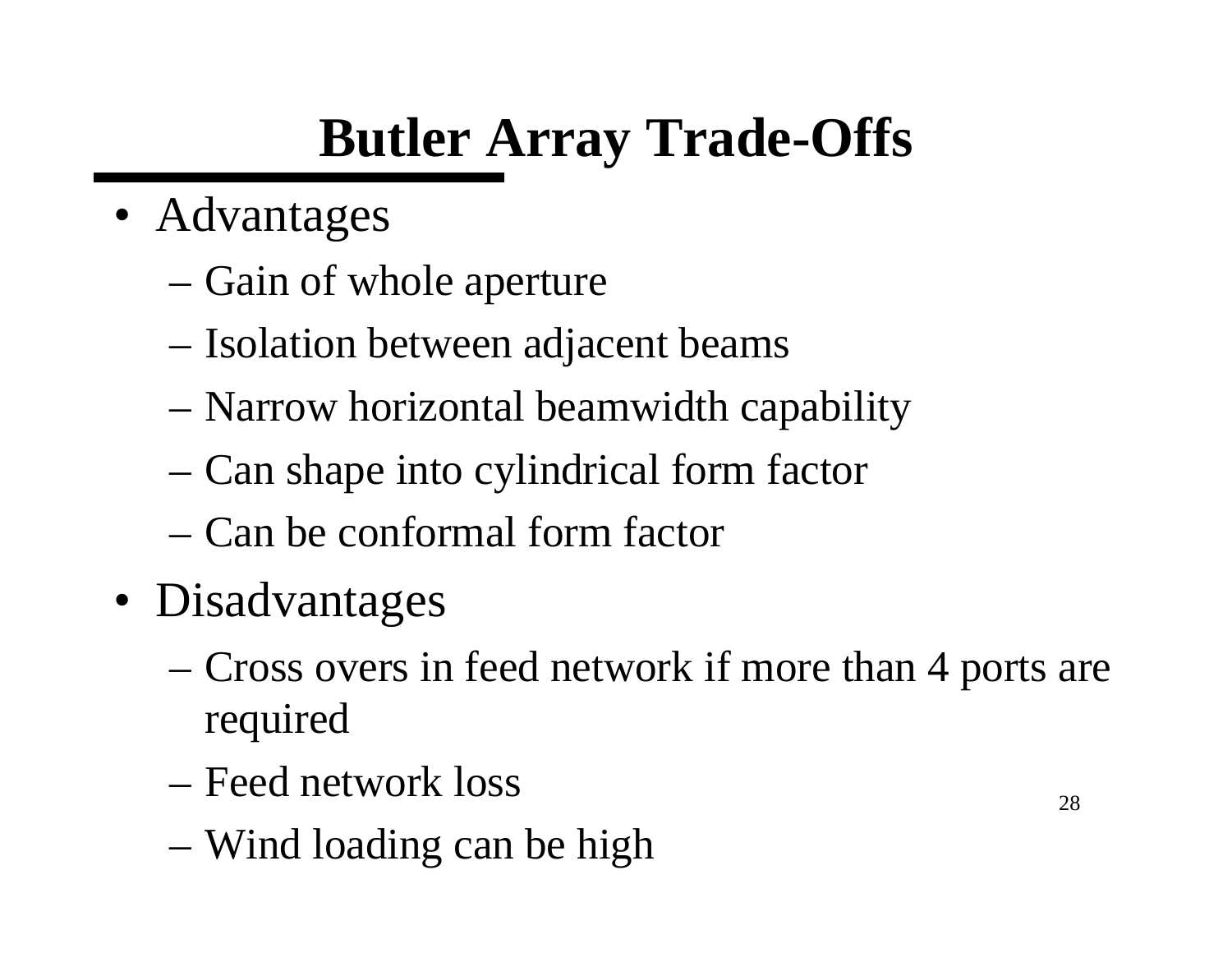### **2-Port Butler Matrix Is Shown**



**Butler Matrix Feed Topology** 



Antenna Radiation Pattern of 2 Port Butler

Note: Various combinations of ports can provide other beam locations and shapes.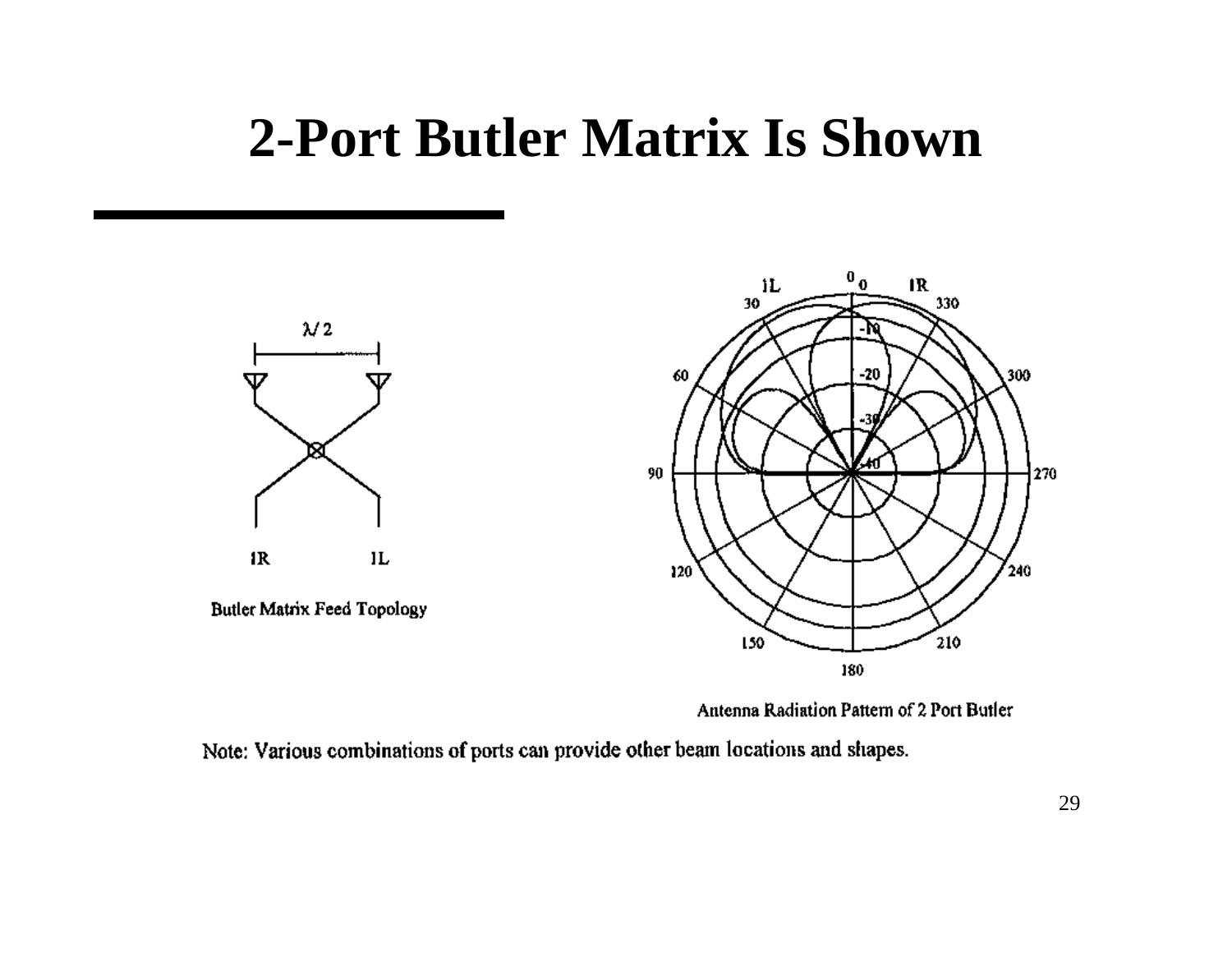## **4-Port Butler Matrix Provides 4 Beams Without Additional Processing**



Note: Various combinations of ports can provide other beam locations and shapes.

330

210

 $2R$ 

300

240

270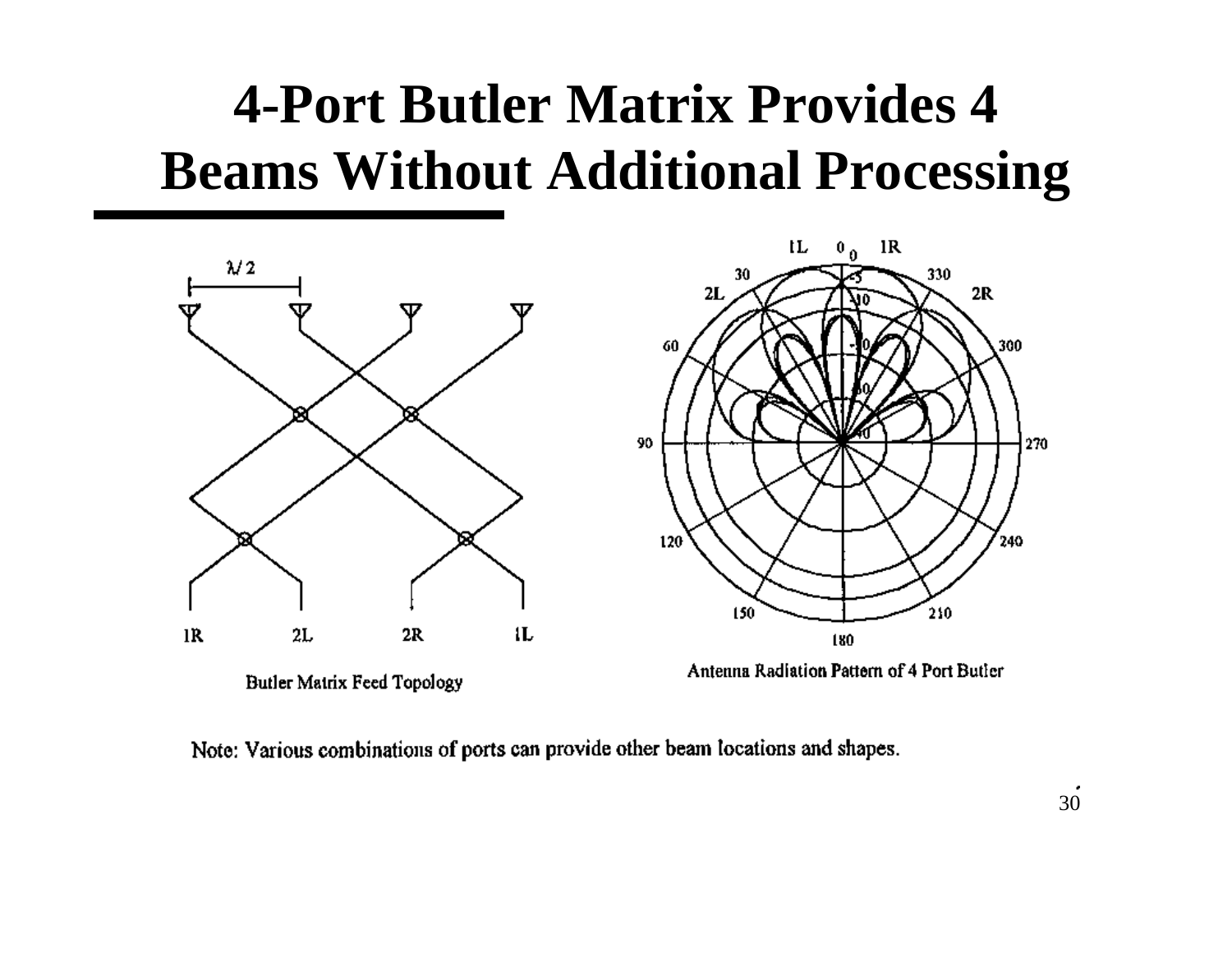## **8-Port Butler Matrix Requires Cross-Over Feed Lines**



31 **Note: Various combinations of ports can provide other beam locations and shapes.**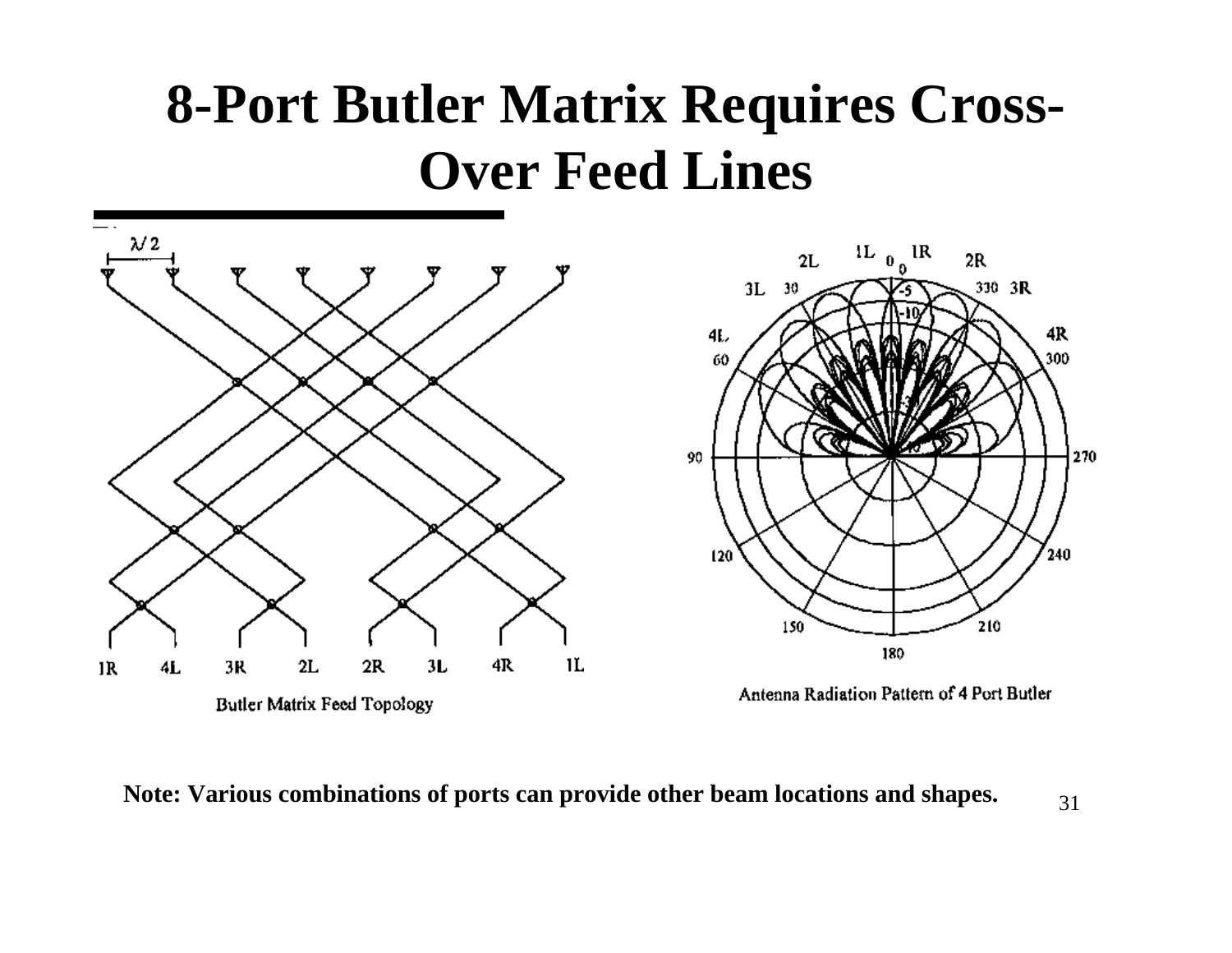### **8-Port Butler Matrix Array Is Shown**

**Photo of internal layers of 8 port Butler Matrix array**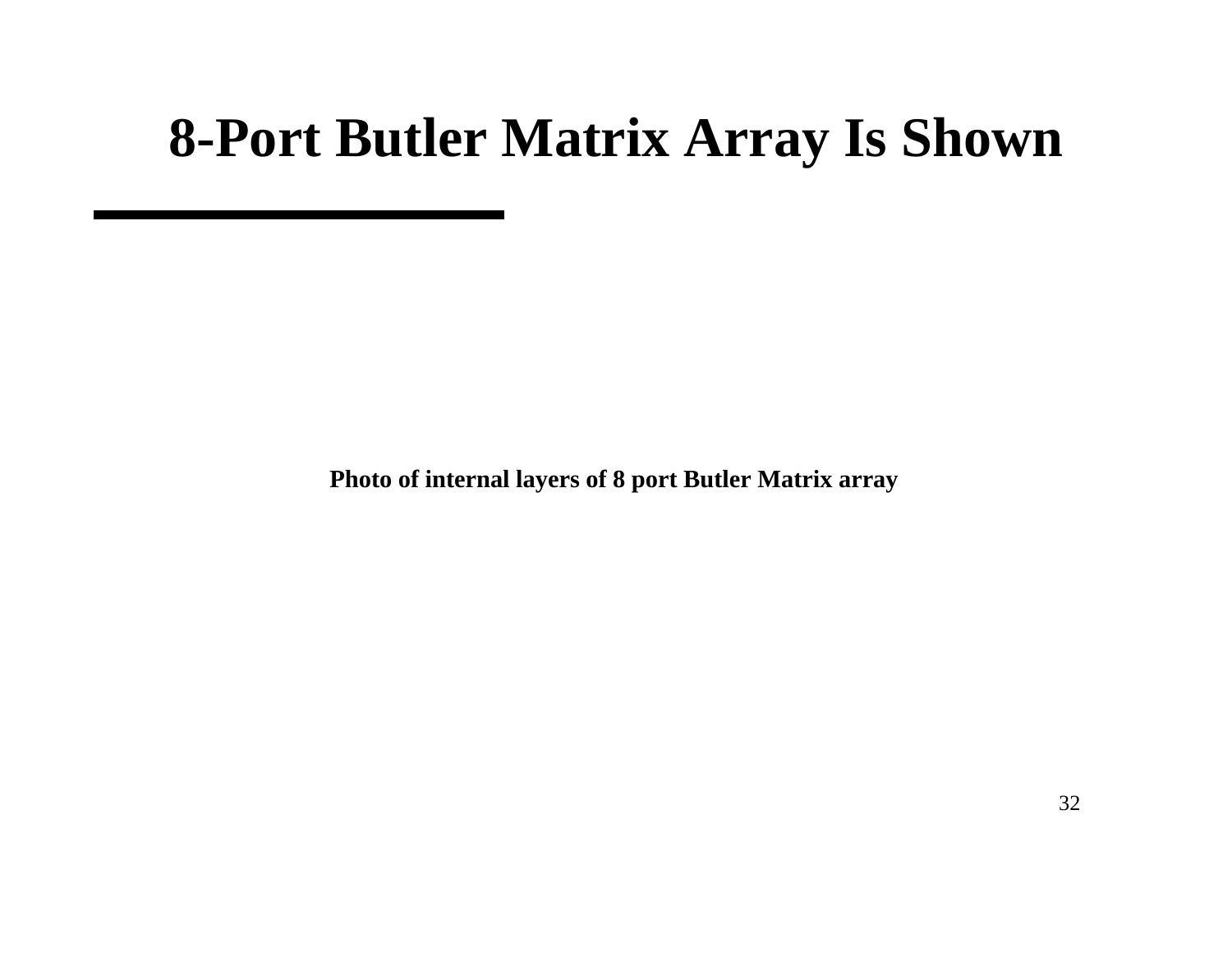## **Adaptive Array Approach**

- Can be a very powerful approach to increase system capacity.
	- Implementation of DSP technology is required
- Antennas that can be used are:
	- Phased arrays
	- Columns of arrays
	- Multi-Beam arrays
	- Others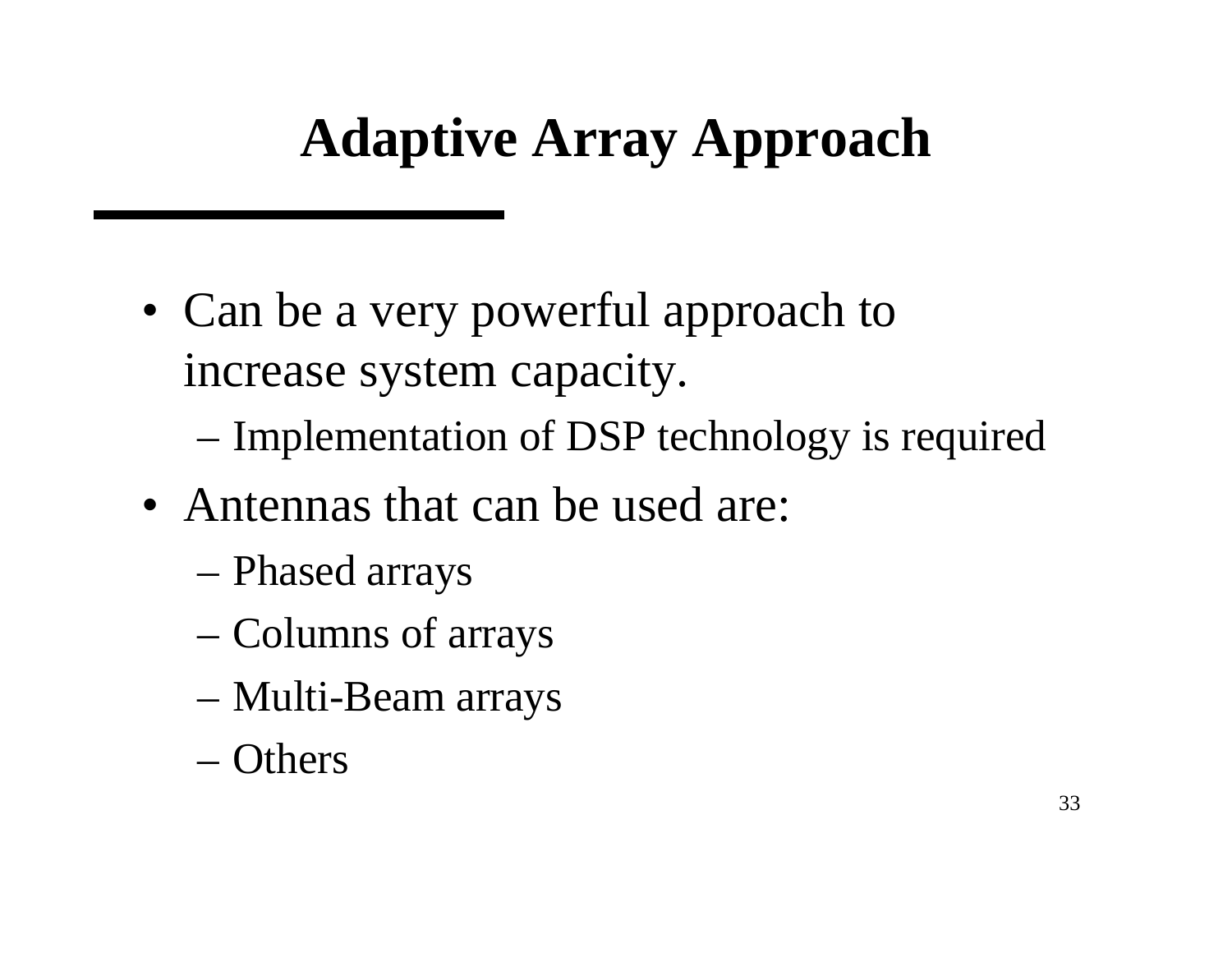# **Adaptive Array Approaches (con't)**

- Advantages
	- Beam shape versatility
	- Null steering
	- Change pattern real time
- Disadvantages
	- Phased arrays are costly (phase shifter, attenuators, control circuitry at the antenna, one feed network per port, Gain is reduced with multiple beam are form from a single port phased array)
	- Radiation pattern shape versatility is dependent on number of elements or columns